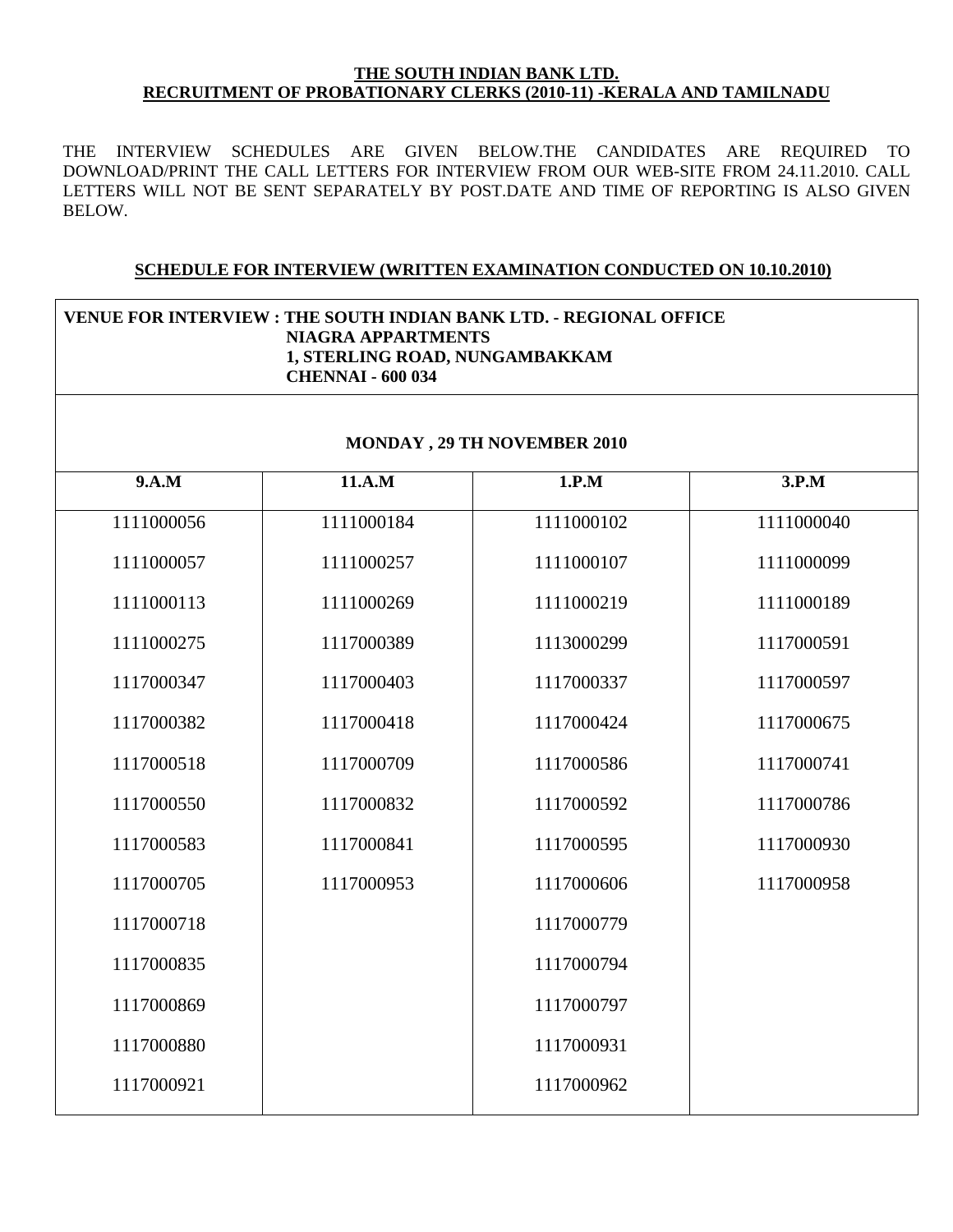|                              | ALLAN THE TUU UST |            |            |  |  |
|------------------------------|-------------------|------------|------------|--|--|
| TUESDAY, 30 TH NOVEMBER 2010 |                   |            |            |  |  |
| 9.A.M                        | 11.A.M            | 1.P.M      | 3.P.M      |  |  |
|                              |                   |            |            |  |  |
| 1111000077                   | 1111000154        | 1111000246 | 1113001261 |  |  |
| 1111000095                   | 1117000398        | 1111001026 | 1117001274 |  |  |
| 1111000201                   | 1117000468        | 1111001128 | 1117001279 |  |  |
| 1111000258                   | 1117000503        | 1111001138 | 1117001304 |  |  |
| 1117000317                   | 1117000520        | 1111001162 | 1117001450 |  |  |
| 1117000378                   | 1117000652        | 1111001175 | 1117001473 |  |  |
| 1117000380                   | 1117000662        | 1111001200 | 1117001620 |  |  |
| 1117000386                   | 1117000692        | 1117000768 | 1117001634 |  |  |
| 1117000402                   | 1117000804        | 1117000791 | 1117001700 |  |  |
| 1117000461                   | 1117000881        | 1117000942 | 1117001864 |  |  |
| 1117000488                   |                   | 1117001331 |            |  |  |
| 1117000516                   |                   | 1117001504 |            |  |  |
| 1117000533                   |                   | 1117001639 |            |  |  |
| 1117000680                   |                   | 1117001650 |            |  |  |
| 1117000811                   |                   | 1117001799 |            |  |  |

#### **VENUE FOR INTERVIEW : THE SOUTH INDIAN BANK LTD. - REGIONAL OFFICE NIAGRA APPARTMENTS 1, STERLING ROAD, NUNGAMBAKKAM CHENNAI - 600 034**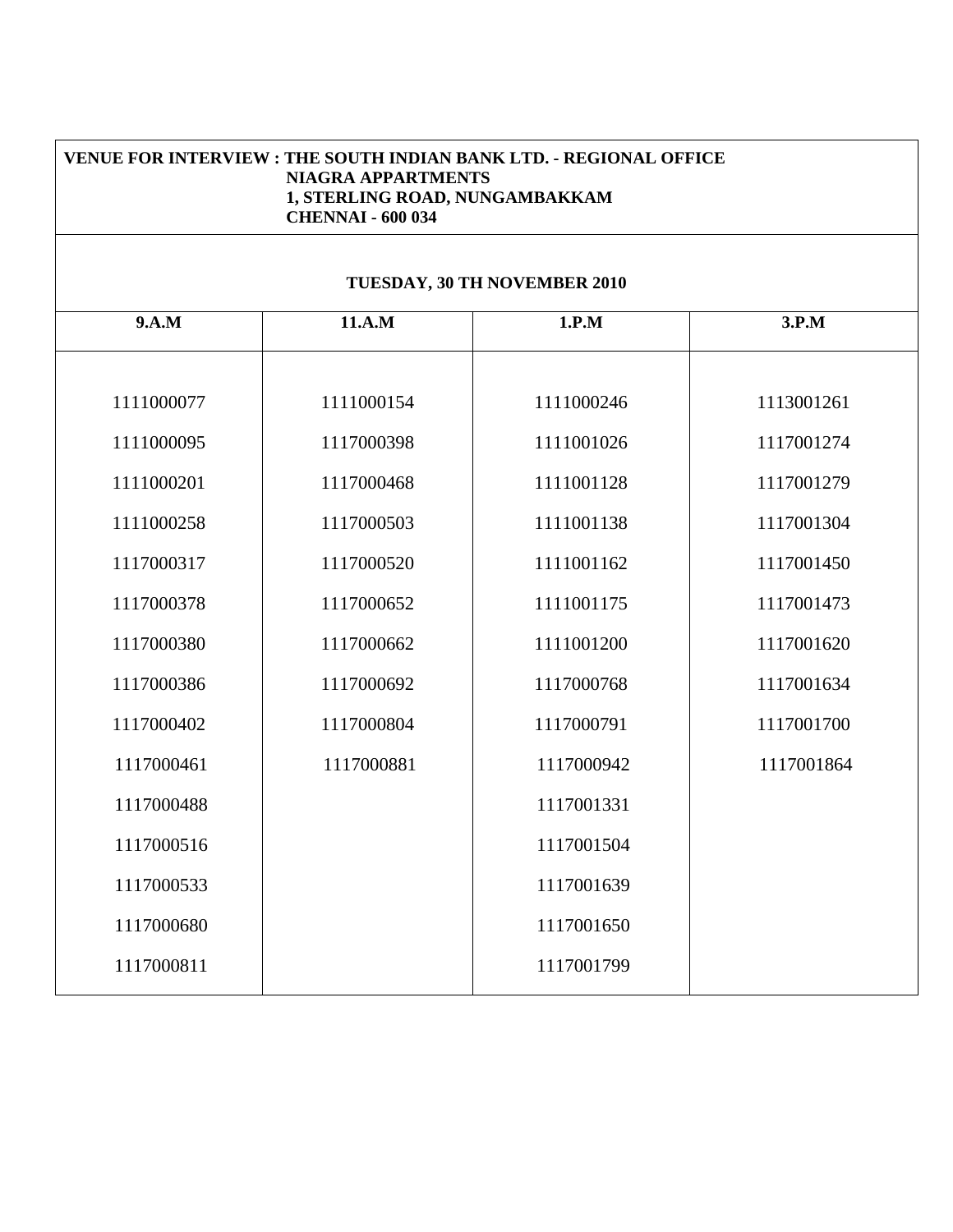| <b>VENUE FOR INTERVIEW : THE SOUTH INDIAN BANK LTD. - REGIONAL OFFICE</b><br><b>NIAGRA APPARTMENTS</b><br>1, STERLING ROAD, NUNGAMBAKKAM<br><b>CHENNAI - 600 034</b> |                                      |            |  |
|----------------------------------------------------------------------------------------------------------------------------------------------------------------------|--------------------------------------|------------|--|
|                                                                                                                                                                      | <b>WEDNESDAY, 1 ST DECEMBER 2010</b> |            |  |
| 9.A.M                                                                                                                                                                | 11.A.M                               | 1.P.M      |  |
| 1117001273                                                                                                                                                           | 1111001235                           | 1111001048 |  |
| 1117001280                                                                                                                                                           | 1117001303                           | 1111001177 |  |
| 1117001469                                                                                                                                                           | 1117001402                           | 1117001315 |  |
| 1117001475                                                                                                                                                           | 1117001416                           | 1117001333 |  |
| 1117001566                                                                                                                                                           | 1117001610                           | 1117001444 |  |
| 1117001568                                                                                                                                                           | 1117001658                           | 1117001490 |  |
| 1117001607                                                                                                                                                           | 1117001752                           | 1117001502 |  |
| 1117001625                                                                                                                                                           | 1117001821                           | 1117001521 |  |
| 1117001668                                                                                                                                                           | 1117001839                           | 1117001523 |  |
| 1117001717                                                                                                                                                           | 1117001866                           | 1117001609 |  |
| 1117001747                                                                                                                                                           |                                      | 1117001613 |  |
| 1117001794                                                                                                                                                           |                                      | 1117001644 |  |
| 1117001824                                                                                                                                                           |                                      | 1117001746 |  |
| 1117001869                                                                                                                                                           |                                      | 1117001755 |  |
| 1117001876                                                                                                                                                           |                                      | 1117001765 |  |
|                                                                                                                                                                      |                                      | 1117001825 |  |
|                                                                                                                                                                      |                                      | 1117001892 |  |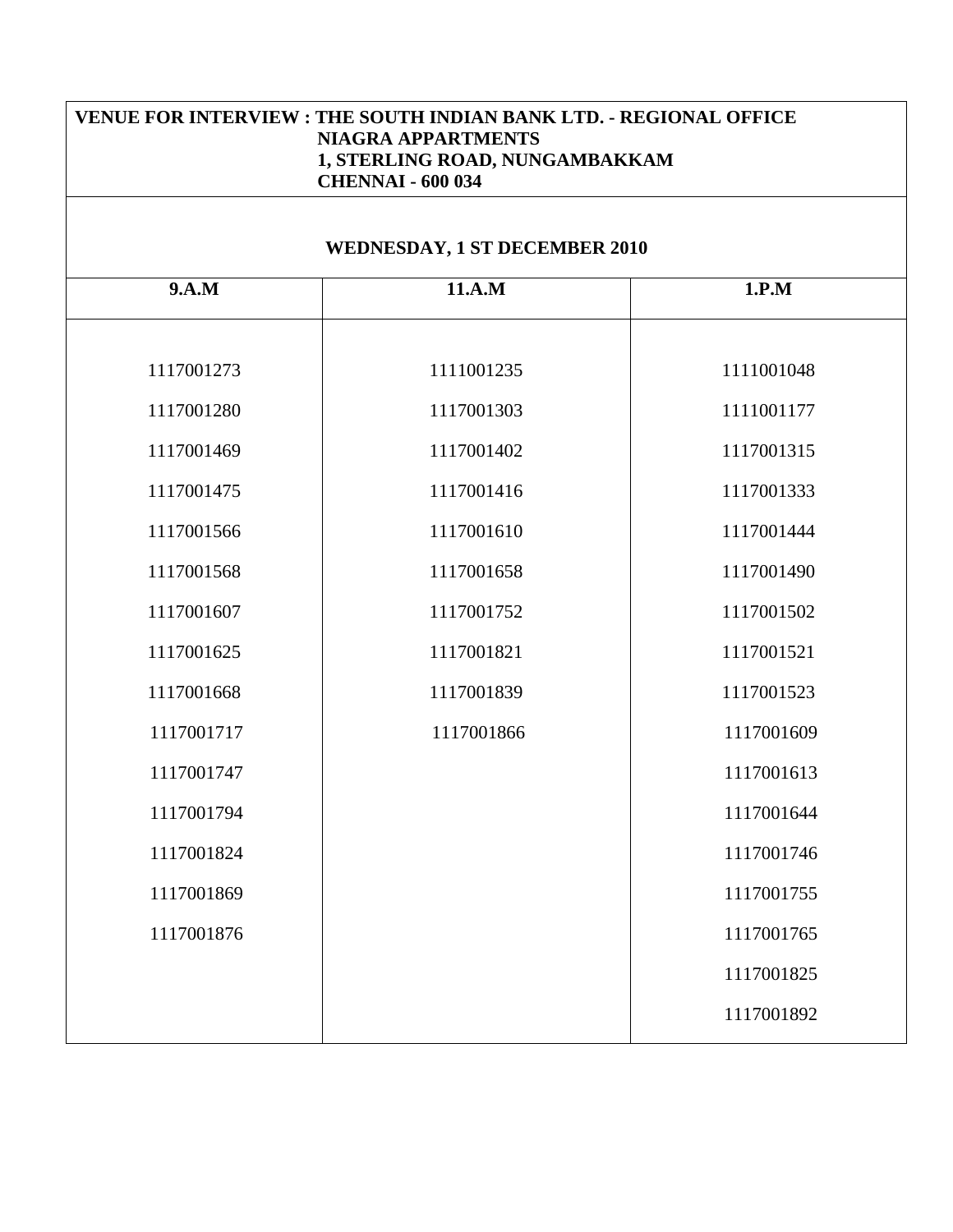# **VENUE FOR INTERVIEW : THE SOUTH INDIAN BANK LTD. - REGIONAL OFFICE TRICHY ROAD, SUNGAM COIMBATORE - 641 018**

## **MONDAY, 29 TH NOVEMBER 2010**

| 9.A.M      | 11.A.M     | 1.P.M      | 3.P.M      |
|------------|------------|------------|------------|
|            |            |            |            |
| 2211000010 | 2211000182 | 2217000272 | 2211000006 |
| 2217000326 | 2211000201 | 2217000374 | 2211000169 |
| 2217000392 | 2217000310 | 2217000394 | 2217000334 |
| 2217000411 | 2217000631 | 2217000532 | 2217000436 |
| 2217000442 | 2217000698 | 2217000550 | 2217000601 |
| 2217000530 | 2217000760 | 2217000576 | 2217000633 |
| 2217000715 | 2217000767 | 2217000623 | 2217000651 |
| 2217000744 | 2217000897 | 2217000690 | 2217000699 |
| 2217000849 | 2217000908 | 2217000794 | 2217000736 |
| 2217000872 | 2217001062 | 2217000991 | 2217001128 |
| 2217000977 |            | 2217001067 |            |
| 2217000984 |            | 2217001080 |            |
| 2217001018 |            | 2217001120 |            |
| 2217001092 |            | 2217001137 |            |
| 2217001124 |            | 2217001149 |            |
|            |            |            |            |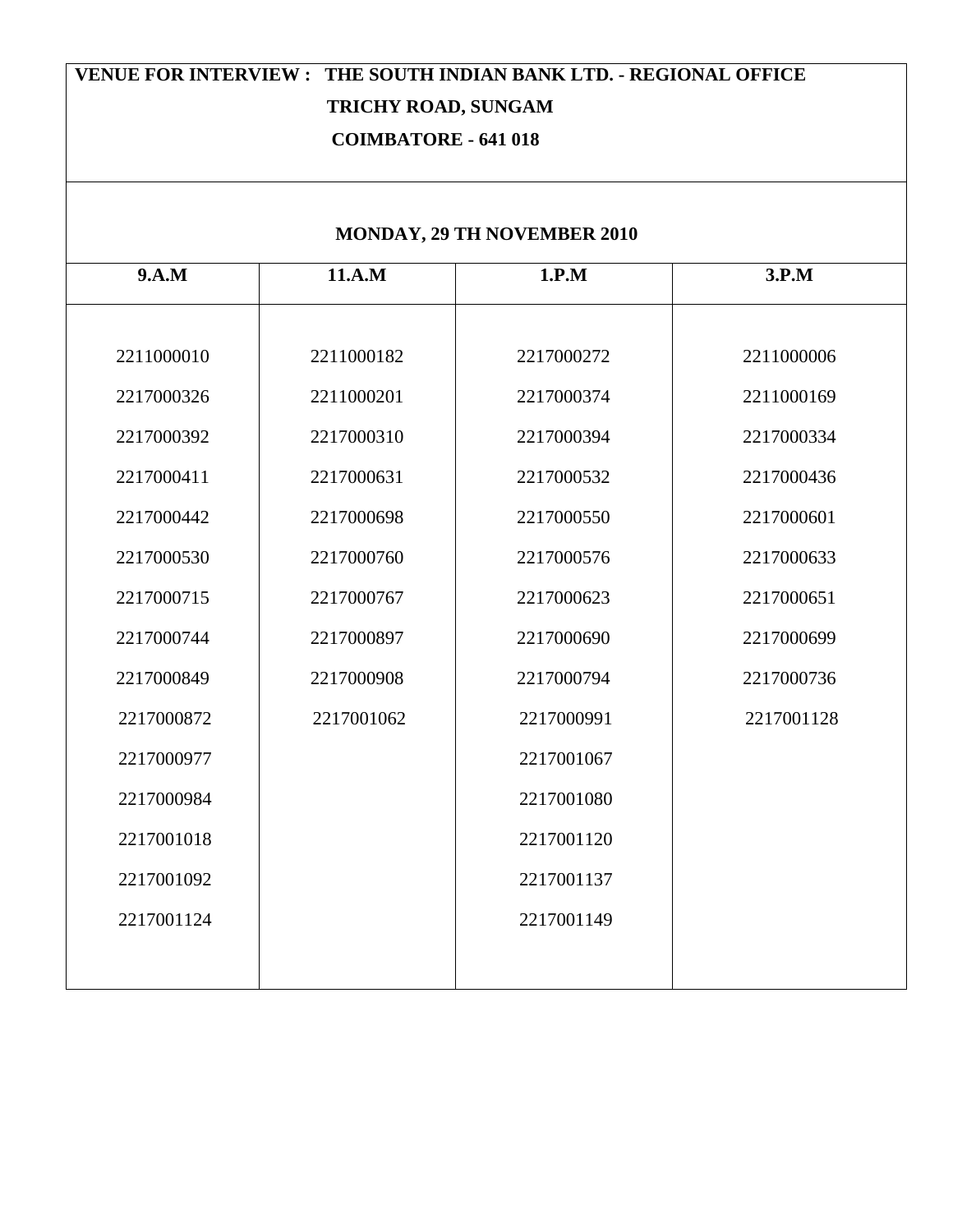| VENUE FOR INTERVIEW: THE SOUTH INDIAN BANK LTD. - REGIONAL OFFICE<br>TRICHY ROAD, SUNGAM<br><b>COIMBATORE - 641 018</b> |                              |                          |  |  |  |
|-------------------------------------------------------------------------------------------------------------------------|------------------------------|--------------------------|--|--|--|
|                                                                                                                         | TUESDAY, 30 TH NOVEMBER 2010 |                          |  |  |  |
| 9.A.M                                                                                                                   | 11.A.M                       | 1.P.M                    |  |  |  |
| 2211001192<br>2217000528                                                                                                | 2211001264<br>2217001309     | 2217001359<br>2217001376 |  |  |  |
| 2217001277                                                                                                              | 2217001332                   | 2217001385               |  |  |  |
| 2217001288                                                                                                              | 2217001395                   | 2217001414               |  |  |  |
| 2217001291                                                                                                              | 2217001405                   | 2217001448               |  |  |  |
| 2217001360                                                                                                              | 2217001539                   | 2217001509               |  |  |  |
| 2217001394                                                                                                              | 2217001555                   | 2217001585               |  |  |  |
| 2217001420                                                                                                              | 2217001598                   | 2217001625               |  |  |  |
| 2217001465                                                                                                              | 2217001640                   | 2217001741               |  |  |  |
| 2217001512                                                                                                              | 2217001729                   |                          |  |  |  |
| 2217001547                                                                                                              |                              |                          |  |  |  |
| 2217001592                                                                                                              |                              |                          |  |  |  |
| 2217001698                                                                                                              |                              |                          |  |  |  |
| 2217001706                                                                                                              |                              |                          |  |  |  |
| 2217001744                                                                                                              |                              |                          |  |  |  |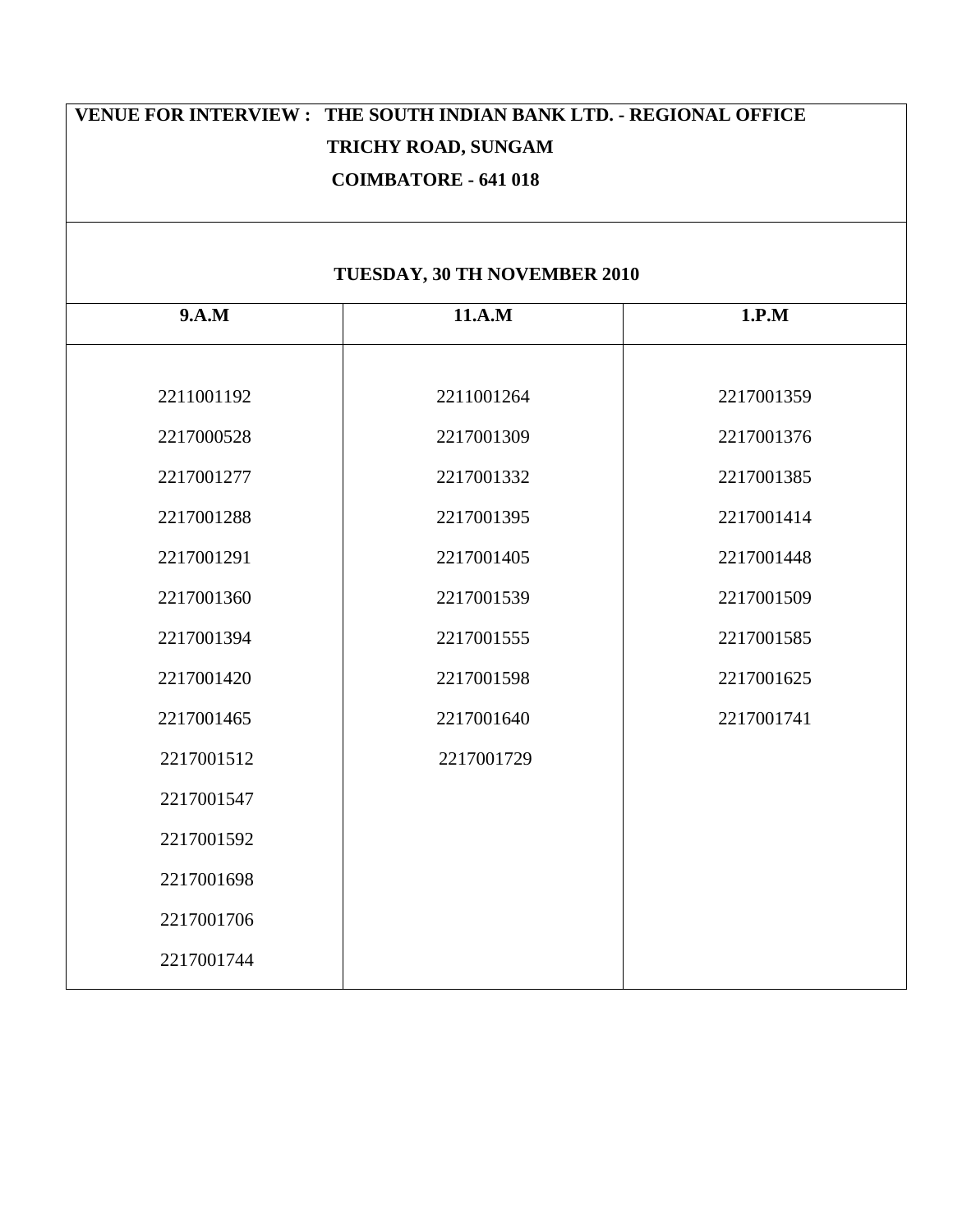| VENUE FOR INTERVIEW: THE SOUTH INDIAN BANK LTD. - MARKET ROAD BRANCH<br><b>MARKET ROAD</b><br><b>ERNAKULAM - 682 035</b> |            |                              |            |  |
|--------------------------------------------------------------------------------------------------------------------------|------------|------------------------------|------------|--|
|                                                                                                                          |            | THURSDAY, 2 ND DECEMBER 2010 |            |  |
| 9.A.M                                                                                                                    | 11.A.M     | 1.P.M                        | 3.P.M      |  |
| 3311000023                                                                                                               | 3317000056 | 3317000111                   | 3317000046 |  |
| 3317000075                                                                                                               | 3317000096 | 3317000120                   | 3317000054 |  |
| 3317000090                                                                                                               | 3317000108 | 3317000153                   | 3317000082 |  |
| 3317000116                                                                                                               | 3317000127 | 3317000172                   | 3317000114 |  |
| 3317000134                                                                                                               | 3317000158 | 3317000189                   | 3317000222 |  |
| 3317000135                                                                                                               | 3317000230 | 3317000211                   | 3317000244 |  |
| 3317000147                                                                                                               | 3317000245 | 3317000219                   | 3317000261 |  |
| 3317000301                                                                                                               | 3317000286 | 3317000248                   | 3317000321 |  |
| 3317000313                                                                                                               | 3317000308 | 3317000269                   | 3317000338 |  |
| 3317000341                                                                                                               | 3317000324 | 3317000311                   | 3317000347 |  |
| 3317000390                                                                                                               | 3317000357 | 3317000398                   | 3317000363 |  |
| 3317000466                                                                                                               | 3317000358 | 3317000444                   | 3317000465 |  |
| 3317000493                                                                                                               | 3317000482 | 3317000461                   | 3317000497 |  |
| 3317000502                                                                                                               |            | 3317000468                   |            |  |
| 3317000511                                                                                                               |            | 3317000470                   |            |  |
| 3317000535                                                                                                               |            | 3317000501                   |            |  |
| 6617000739                                                                                                               |            | 6617001070                   |            |  |
|                                                                                                                          |            |                              |            |  |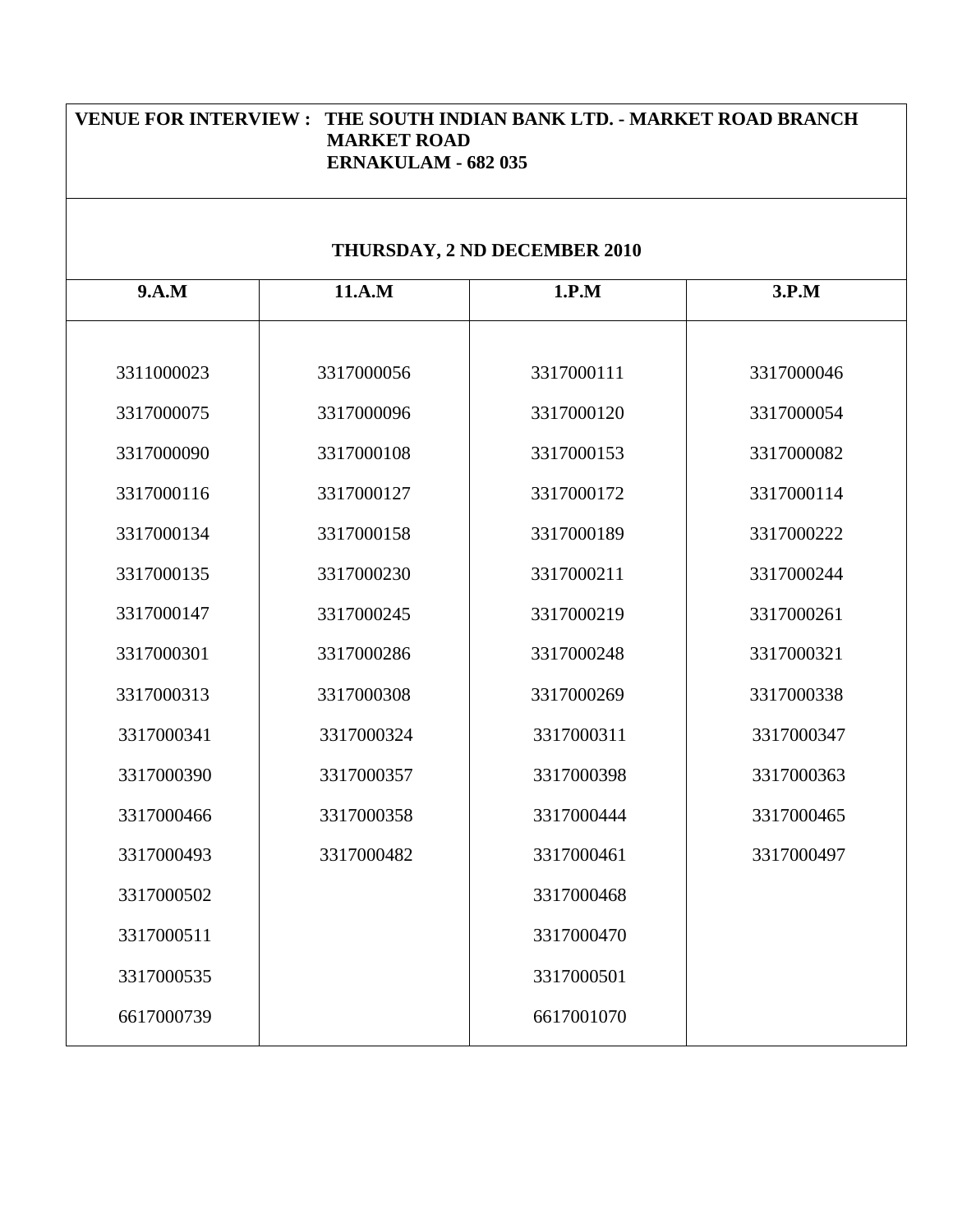| VENUE FOR INTERVIEW: THE SOUTH INDIAN BANK LTD. - MARKET ROAD BRANCH<br><b>MARKET ROAD</b><br><b>ERNAKULAM - 682 035</b> |            |                                   |  |  |
|--------------------------------------------------------------------------------------------------------------------------|------------|-----------------------------------|--|--|
|                                                                                                                          |            |                                   |  |  |
| 11.A.M                                                                                                                   | 1.P.M      | 3.P.M                             |  |  |
| 3317000155                                                                                                               | 3311000011 | 3311000020                        |  |  |
| 3317000163                                                                                                               | 3311000017 | 3317000089                        |  |  |
| 3317000171                                                                                                               | 3317000093 | 3317000104                        |  |  |
| 3317000202                                                                                                               | 3317000099 | 3317000121                        |  |  |
| 3317000254                                                                                                               | 3317000102 | 3317000175                        |  |  |
| 3317000268                                                                                                               | 3317000146 | 3317000183                        |  |  |
| 3317000316                                                                                                               | 3317000262 | 3317000310                        |  |  |
| 3317000384                                                                                                               | 3317000322 | 3317000320                        |  |  |
| 3317000409                                                                                                               | 3317000376 | 3317000328                        |  |  |
| 3317000463                                                                                                               | 3317000460 | 3317000414                        |  |  |
| 3317000519                                                                                                               | 3317000477 | 3317000499                        |  |  |
| 6617000205                                                                                                               | 3317000481 | 3317000544                        |  |  |
| 6617000245                                                                                                               | 3317000526 | 6617000888                        |  |  |
|                                                                                                                          | 3317000529 |                                   |  |  |
|                                                                                                                          | 3317000549 |                                   |  |  |
|                                                                                                                          | 6617001040 |                                   |  |  |
|                                                                                                                          | 6617001421 |                                   |  |  |
|                                                                                                                          |            | <b>FRIDAY, 3 RD DECEMBER 2010</b> |  |  |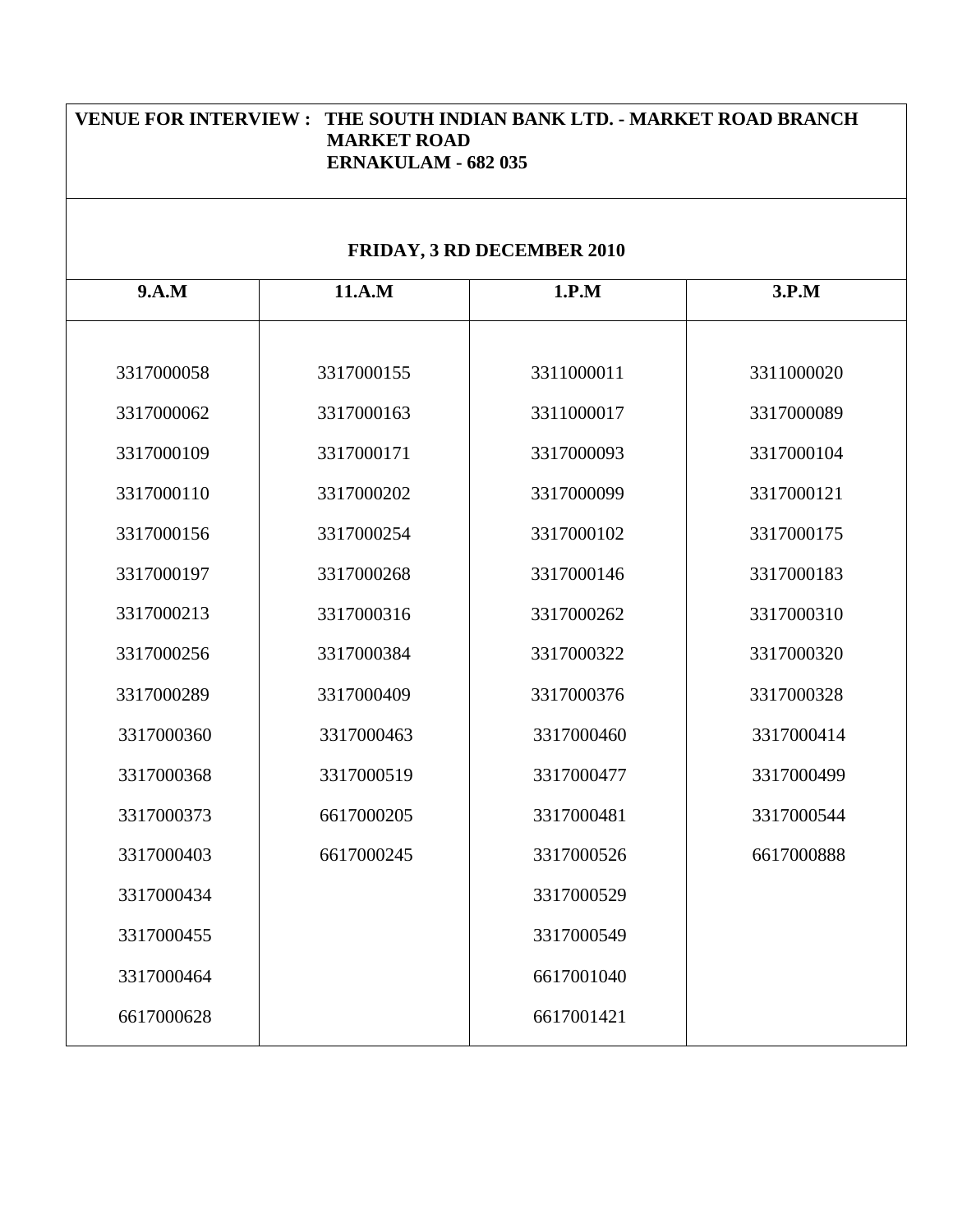| VENUE FOR INTERVIEW: THE SOUTH INDIAN BANK LTD. - MARKET ROAD BRANCH<br><b>MARKET ROAD</b><br><b>ERNAKULAM - 682 035</b> |            |                            |            |  |
|--------------------------------------------------------------------------------------------------------------------------|------------|----------------------------|------------|--|
|                                                                                                                          |            | MONDAY, 6 TH DECEMBER 2010 |            |  |
| 9.A.M                                                                                                                    | 11.A.M     | 1.P.M                      | 3.P.M      |  |
| 3317000073                                                                                                               | 3317000612 | 3311000558                 | 3317000598 |  |
| 3317000201                                                                                                               | 3317000614 | 3311000576                 | 3317000641 |  |
| 3317000239                                                                                                               | 3317000656 | 3317000607                 | 3317000725 |  |
| 3317000331                                                                                                               | 3317000699 | 3317000613                 | 3317000738 |  |
| 3317000411                                                                                                               | 3317000730 | 3317000651                 | 3317000778 |  |
| 3317000490                                                                                                               | 3317000740 | 3317000670                 | 3317000814 |  |
| 3317000540                                                                                                               | 3317000783 | 3317000672                 | 3317000860 |  |
| 3317000616                                                                                                               | 3317000815 | 3317000701                 | 3317000872 |  |
| 3317000621                                                                                                               | 3317000821 | 3317000723                 | 3317000877 |  |
| 3317000664                                                                                                               | 3317000871 | 3317000746                 | 3317000896 |  |
| 3317000665                                                                                                               | 3317000881 | 3317000769                 | 3317000978 |  |
| 3317000704                                                                                                               | 3317000897 | 3317000770                 | 3317001142 |  |
| 3317000734                                                                                                               | 6617000979 | 3317000774                 | 6617001232 |  |
| 3317000745                                                                                                               |            | 3317000785                 |            |  |
| 3317000773                                                                                                               |            | 3317000795                 |            |  |
| 3317000820                                                                                                               |            | 3317000854                 |            |  |
| 6617000402                                                                                                               |            | 3317000882                 |            |  |
|                                                                                                                          |            |                            |            |  |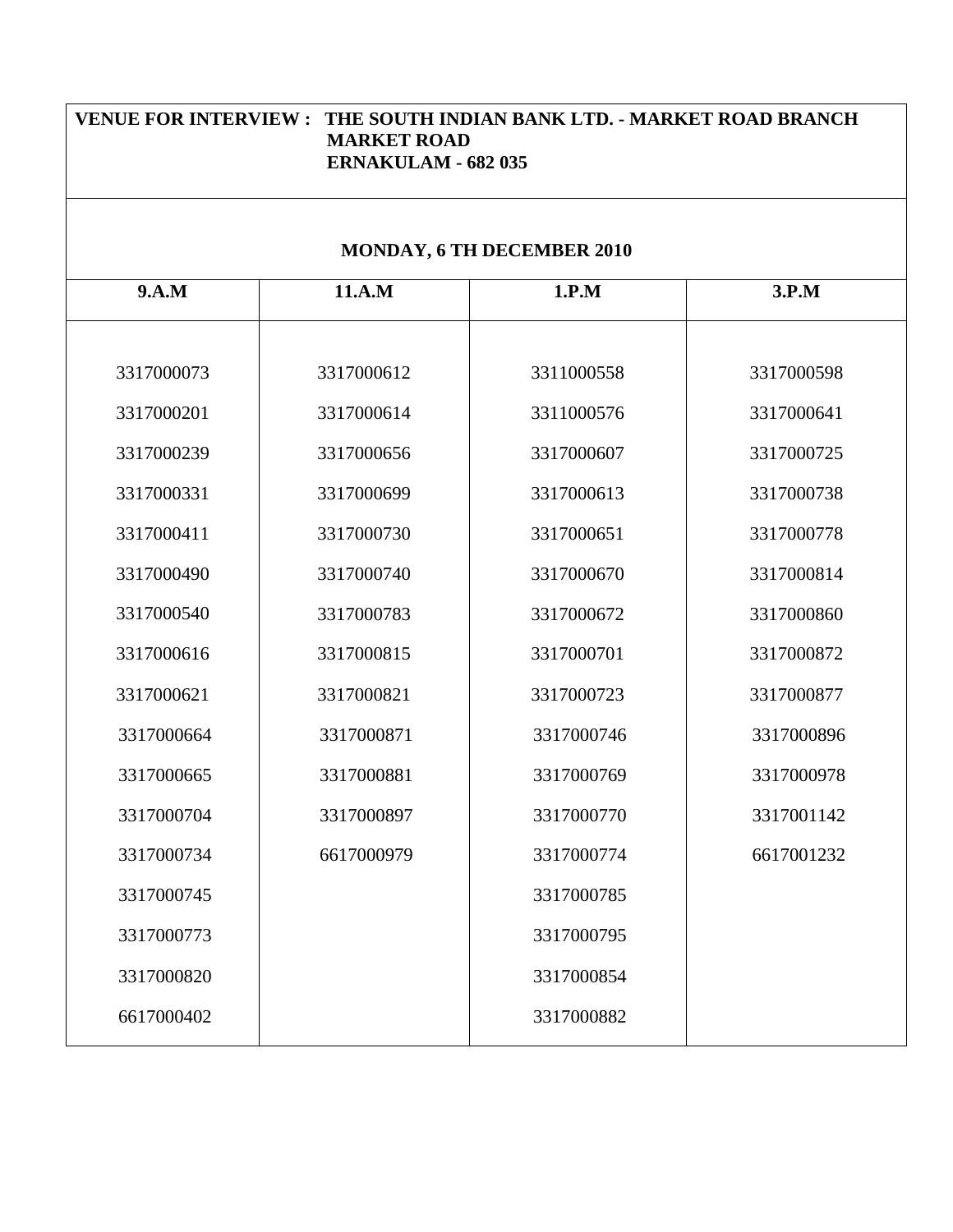| VENUE FOR INTERVIEW: THE SOUTH INDIAN BANK LTD. - MARKET ROAD BRANCH<br><b>MARKET ROAD</b><br><b>ERNAKULAM - 682 035</b> |            |                             |  |  |
|--------------------------------------------------------------------------------------------------------------------------|------------|-----------------------------|--|--|
|                                                                                                                          |            |                             |  |  |
| 11.A.M                                                                                                                   | 1.P.M      | 3.P.M                       |  |  |
| 3311000924                                                                                                               | 3317000959 | 3317001037                  |  |  |
| 3317000957                                                                                                               | 3317000989 | 3317001047                  |  |  |
| 3317000987                                                                                                               | 3317001025 | 3317001104                  |  |  |
| 3317000990                                                                                                               | 3317001026 | 3317001119                  |  |  |
| 3317000993                                                                                                               | 3317001061 | 3317001425                  |  |  |
| 3317001017                                                                                                               | 3317001124 | 3317001575                  |  |  |
| 3317001068                                                                                                               | 3317001132 | 3317001583                  |  |  |
| 3317001093                                                                                                               | 3317001144 | 3317001591                  |  |  |
| 3317001103                                                                                                               | 3317001146 | 3317001594                  |  |  |
| 3317001157                                                                                                               | 3317001171 | 3317001620                  |  |  |
| 3317001204                                                                                                               | 3317001190 | 3317001635                  |  |  |
| 3317001212                                                                                                               | 3317001198 | 3317001677                  |  |  |
| 3317001222                                                                                                               | 3317001200 | 3317001696                  |  |  |
|                                                                                                                          | 3317001269 |                             |  |  |
|                                                                                                                          | 3317001275 |                             |  |  |
|                                                                                                                          | 3317001293 |                             |  |  |
|                                                                                                                          | 6617000818 |                             |  |  |
|                                                                                                                          |            | TUESDAY, 7 TH DECEMBER 2010 |  |  |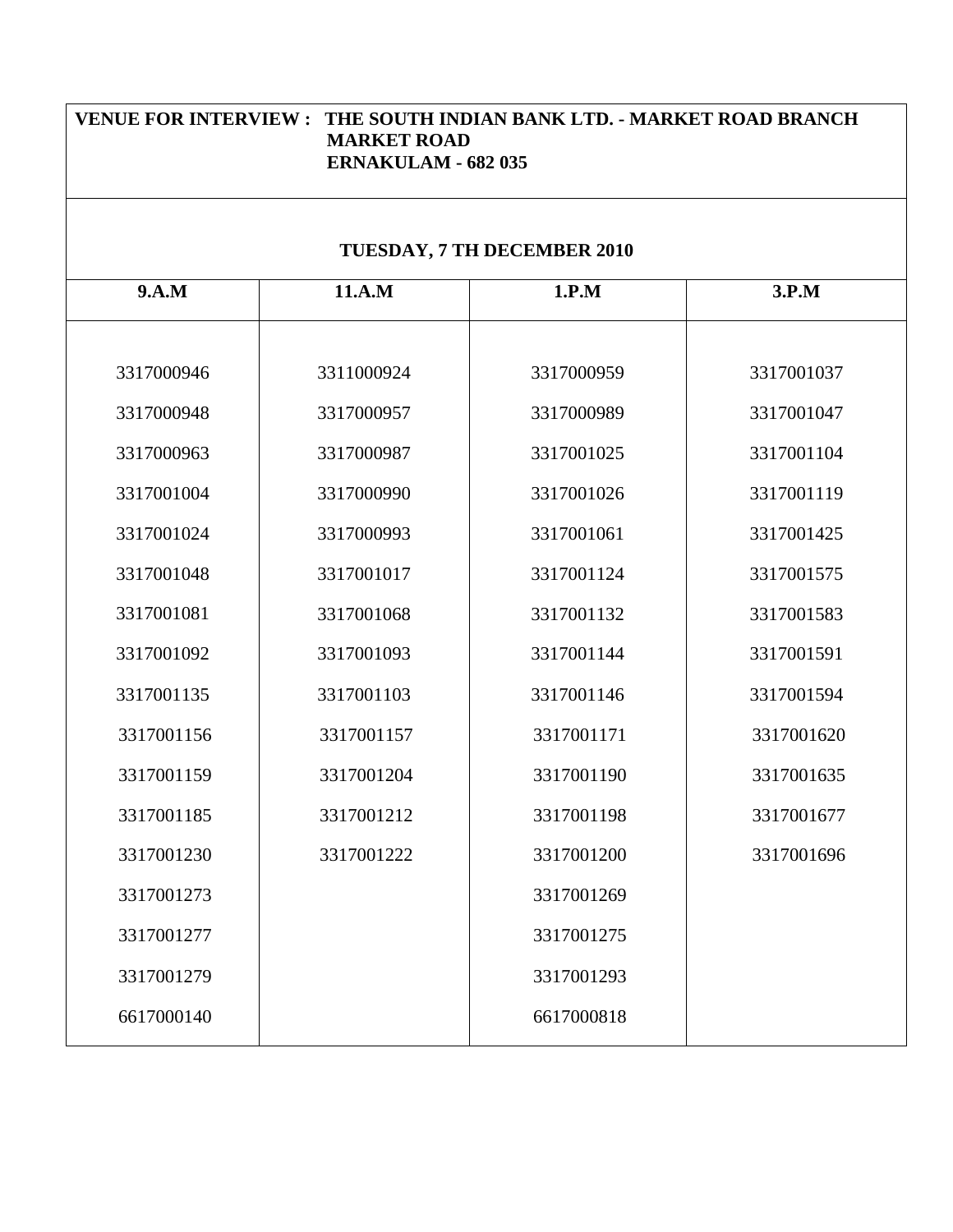| <b>MONDAY, 29 TH NOVEMBER 2010</b> |            |            |            |  |
|------------------------------------|------------|------------|------------|--|
| 10.A.M                             | 11.A.M     | 1.P.M      | 3.P.M      |  |
| 3317001336                         | 3317001339 | 3311001328 | 3311001301 |  |
| 3317001360                         | 3317001359 | 3317001352 | 3317001341 |  |
| 3317001393                         | 3317001418 | 3317001357 | 3317001389 |  |
| 3317001395                         | 3317001459 | 3317001365 | 3317001390 |  |
|                                    |            | 3317001379 |            |  |
| 3317001403                         | 3317001474 | 3317001384 | 3317001404 |  |
| 3317001410                         | 3317001495 | 3317001433 | 3317001539 |  |
| 3317001426                         | 3317001536 | 3317001436 | 3317001653 |  |
| 3317001432                         | 3317001546 | 3317001466 | 3317001686 |  |
| 3317001434                         | 3317001589 | 3317001471 | 3317001692 |  |
| 3317001438                         | 3317001595 | 3317001509 | 3317001756 |  |
|                                    |            | 3317001510 |            |  |
| 3317001464                         |            | 3317001532 | 3317002005 |  |
| 3317001484                         |            | 3317001557 | 3317002068 |  |
| 3317001500                         |            | 3317001562 | 3317002147 |  |
| 3317001581                         |            | 3317001602 |            |  |
| 3317001613                         |            | 3317001604 |            |  |
|                                    |            | 3317001619 |            |  |
| 3317001616                         |            | 3317001623 |            |  |
| 3317001629                         |            | 3317001654 |            |  |
| 3317001649                         |            | 3317001670 |            |  |
| 3317001660                         |            | 3317001684 |            |  |
| 3317001697                         |            | 6617001673 |            |  |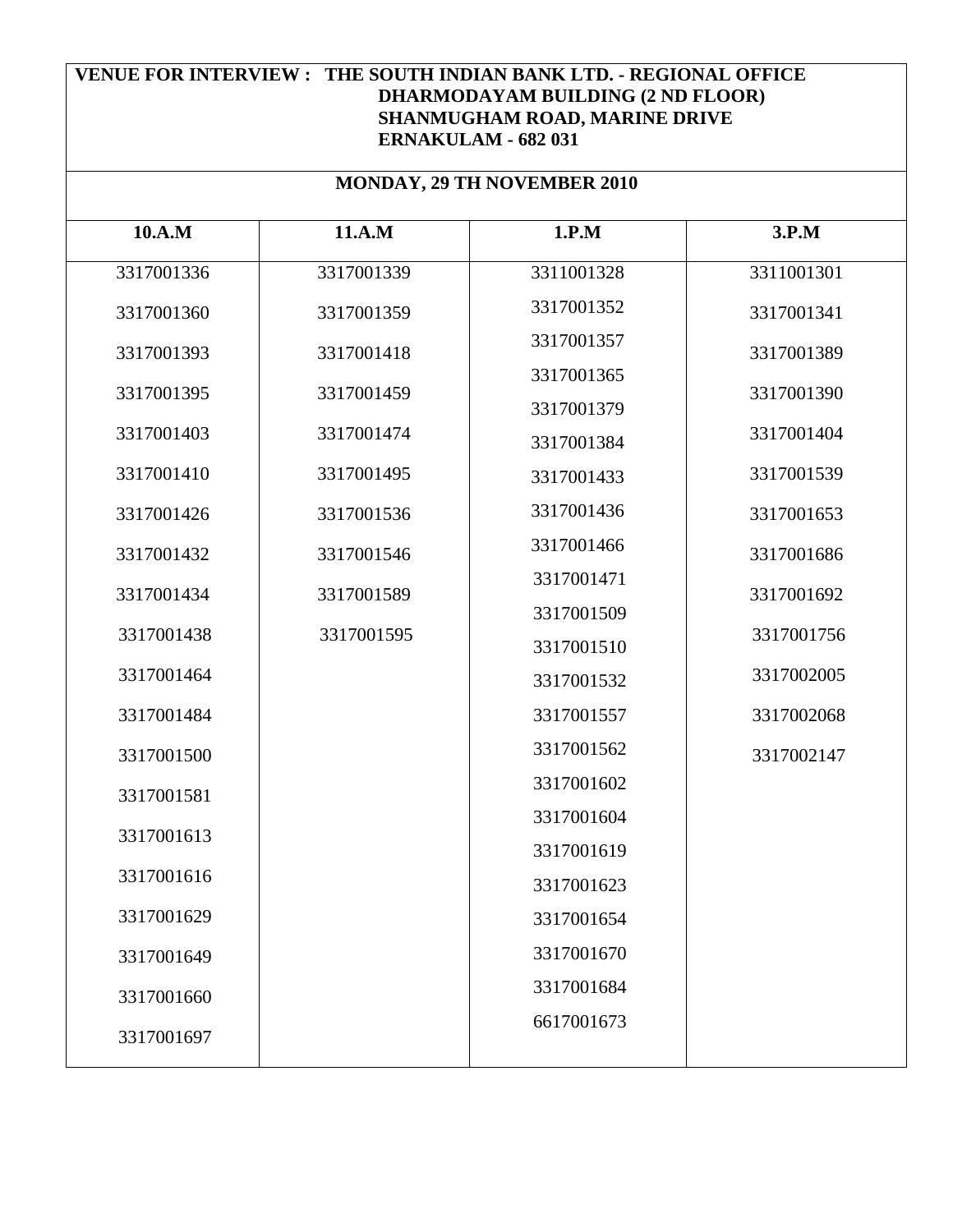#### **TUESDAY, 30 TH NOVEMBER 2010**

| 9.A.M      | 11.A.M     | 1.P.M      | 3.P.M      |
|------------|------------|------------|------------|
| 3311001701 | 3317001762 | 3311001705 | 3317001784 |
| 3311001716 | 3317001801 | 3317001781 | 3317001832 |
| 3311001727 | 3317001810 | 3317001812 | 3317001968 |
| 3317001764 | 3317001965 | 3317001837 | 3317002002 |
| 3317001844 | 3317001976 | 3317001850 | 3317002132 |
| 3317001851 | 3317002036 | 3317001906 | 3317002329 |
| 3317001855 | 3317002037 | 3317001930 | 3317002342 |
| 3317001885 | 3317002105 | 3317001963 | 3317002345 |
| 3317001938 | 3317002182 | 3317001969 | 3317002398 |
| 3317001970 | 6617002209 | 3317001994 | 3317002410 |
| 3317001986 |            | 3317002003 | 3317002463 |
| 3317001989 |            | 3317002012 | 3317002504 |
| 3317002007 |            | 3317002015 | 3317002572 |
| 3317002009 |            | 3317002087 |            |
| 3317002016 |            | 3317002108 |            |
| 3317002020 |            | 3317002111 |            |
| 3317002094 |            | 3317002123 |            |
| 3317002114 |            | 3317002128 |            |
| 3317002151 |            | 3317002146 |            |
| 3317002190 |            | 3317002149 |            |
|            |            | 3317002156 |            |
|            |            | 3317002162 |            |
|            |            | 3317002187 |            |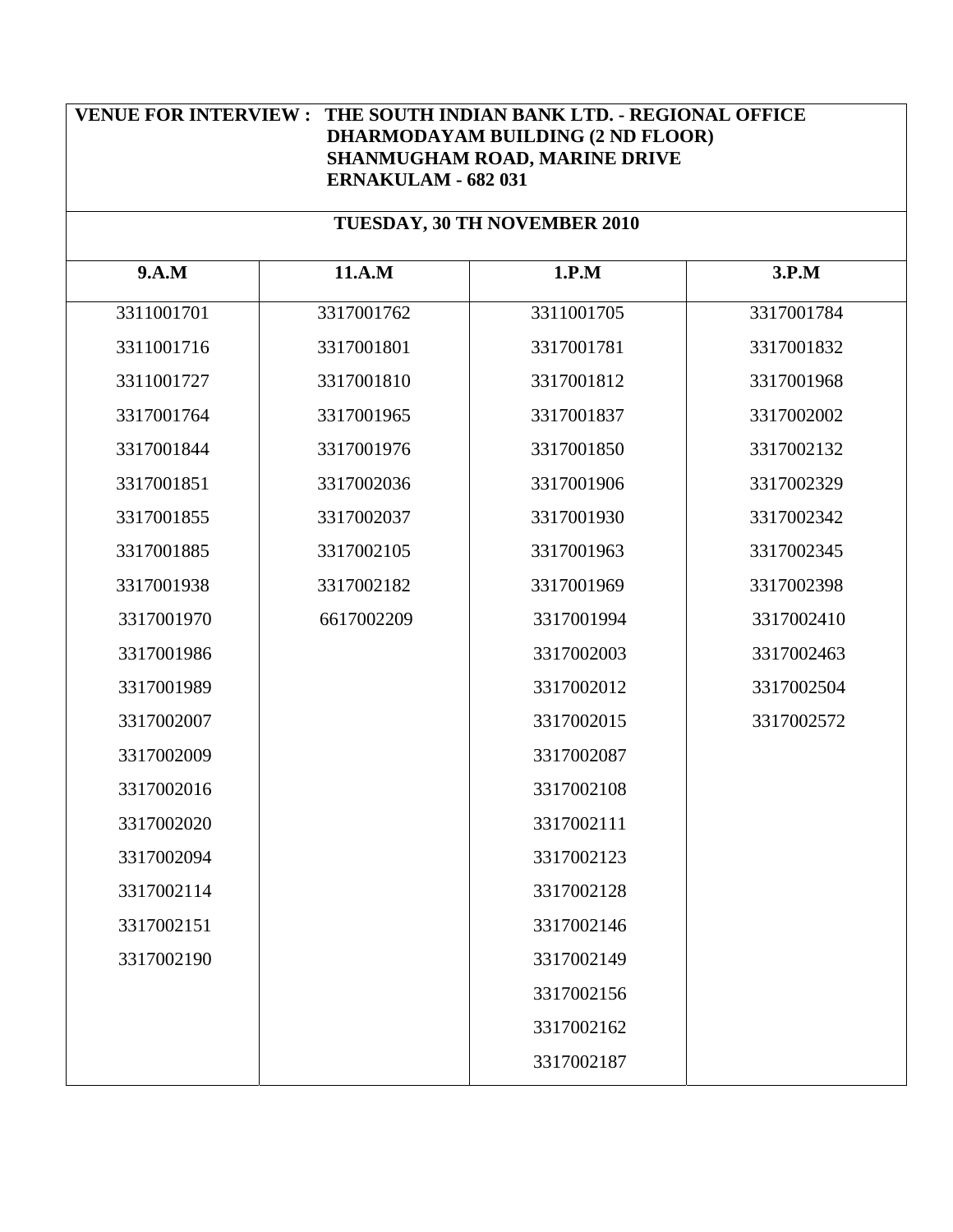| THURSDAY, 2 ND DECEMBER 2010 |            |            |            |  |
|------------------------------|------------|------------|------------|--|
| 9.A.M                        | 11.A.M     | 1.P.M      | 3.P.M      |  |
| 3317002270                   | 3317002395 | 3311002209 | 3317002727 |  |
| 3317002292                   | 3317002408 | 3311002222 | 3317002733 |  |
| 3317002319                   | 3317002427 | 3317002322 | 3317002744 |  |
| 3317002358                   | 3317002439 | 3317002324 | 3317002759 |  |
| 3317002359                   | 3317002451 | 3317002381 | 3317002760 |  |
|                              |            | 3317002419 |            |  |
| 3317002360                   | 3317002499 | 3317002483 | 3317002781 |  |
| 3317002374                   | 3317002549 | 3317002564 | 3317002794 |  |
| 3317002416                   | 3317002560 | 3317002715 | 3317002887 |  |
| 3317002437                   | 3317002562 | 3317002738 | 3317002906 |  |
| 3317002446                   | 3317002632 | 3317002758 | 3317002972 |  |
|                              |            | 3317002783 |            |  |
| 3317002472                   |            | 3317002823 | 3317002995 |  |
| 3317002473                   |            | 3317002828 | 3317003001 |  |
| 3317002497                   |            | 3317002832 | 3317003025 |  |
| 3317002511                   |            | 3317002834 |            |  |
| 3317002512                   |            | 3317002851 |            |  |
|                              |            | 3317002857 |            |  |
| 3317002544                   |            | 3317002947 |            |  |
| 3317002552                   |            | 3317002964 |            |  |
| 3317002603                   |            | 3317002985 |            |  |
| 3317002618                   |            | 3317003027 |            |  |
| 3317002630                   |            | 3317003049 |            |  |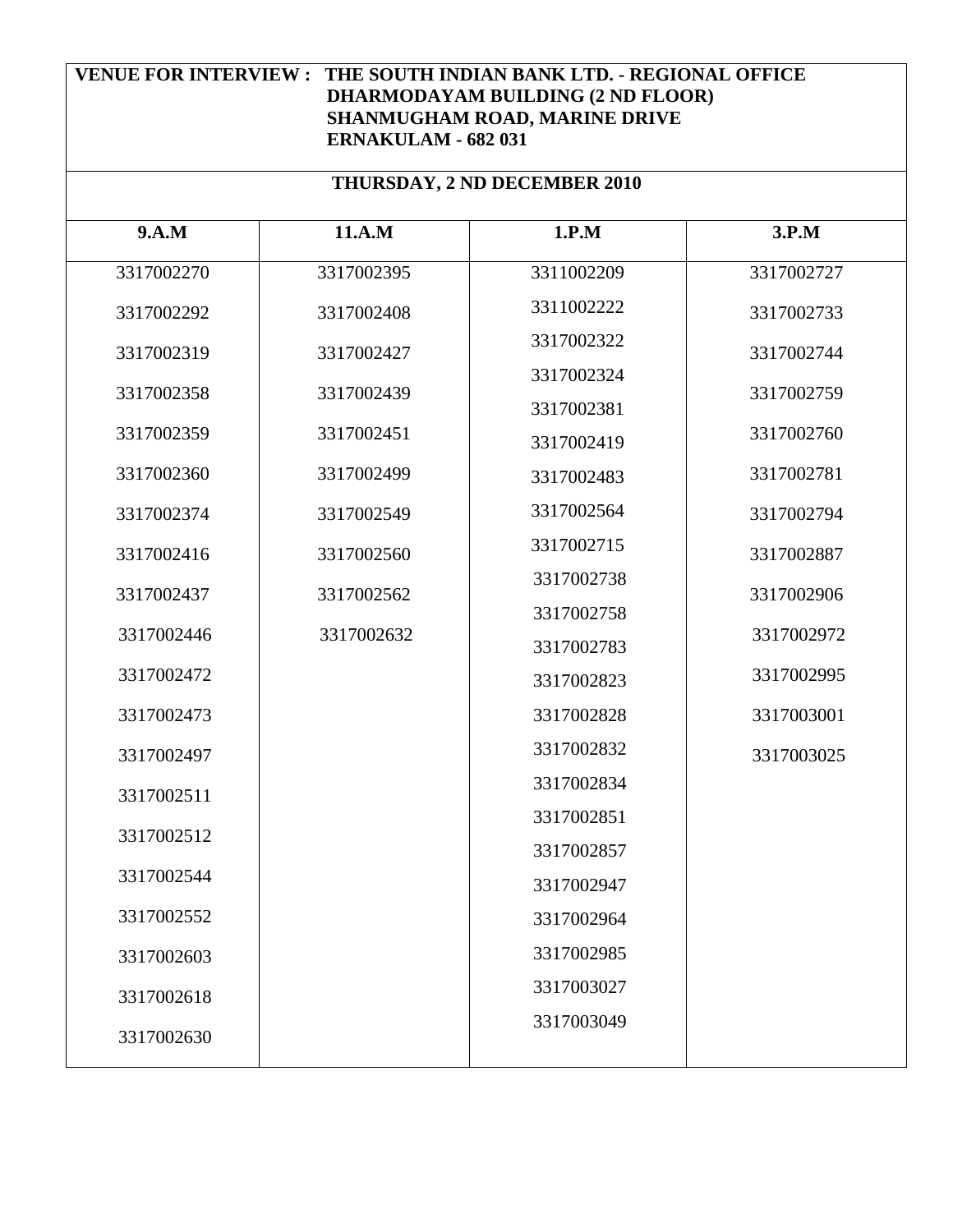| <b>FRIDAY, 3 RD DECEMBER 2010</b> |            |            |            |
|-----------------------------------|------------|------------|------------|
| 9.A.M                             | 11.A.M     | 1.P.M      | 3.P.M      |
|                                   |            |            |            |
| 3317002718                        | 3311003089 | 3311003140 | 3311003076 |
| 3317002735                        | 3311003116 | 3317003200 | 3311003093 |
| 3317002749                        | 3311003133 | 3317003215 | 3311003149 |
| 3317002795                        | 3317003168 | 3317003235 | 3317003179 |
|                                   |            | 3317003254 |            |
| 3317002824                        | 3317003204 | 3317003267 | 3317003294 |
| 3317002875                        | 3317003206 | 3317003279 | 3317003333 |
| 3317002878                        | 3317003244 | 3317003301 | 3317003339 |
| 3317002940                        | 3317003257 | 3317003321 | 3317003371 |
| 3317003022                        | 3317003386 | 3317003340 | 3317003398 |
| 3317003190                        | 3317003491 | 3317003364 | 3317003399 |
|                                   |            | 3317003422 |            |
| 3317003410                        | 3317003520 | 3317003445 | 3317003408 |
| 3317003479                        | 3317003579 | 3317003516 | 3317003477 |
| 3317003482                        | 6617003246 | 3317003615 | 3317003619 |
| 3317003570                        |            | 3317003633 |            |
| 3317003643                        |            | 6617003741 |            |
| 3317003647                        |            |            |            |
| 6617003136                        |            |            |            |
|                                   |            |            |            |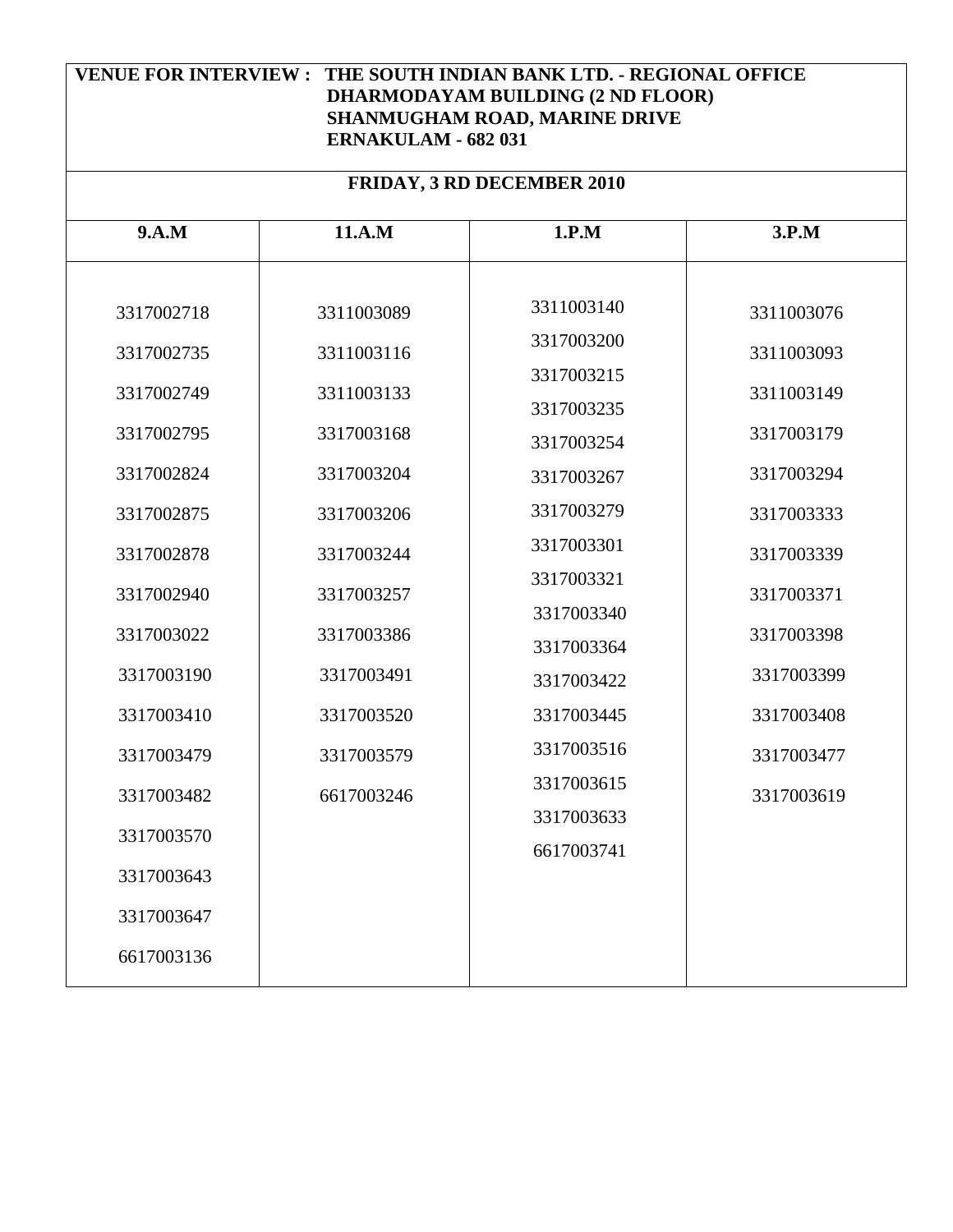#### **THURSDAY, 2 ND DECEMBER 2010**

| 9.A.M      | 11.A.M     | 1.P.M      | 3.P.M      |
|------------|------------|------------|------------|
|            |            |            |            |
| 4417000157 | 4417000220 | 4411000076 | 4411000085 |
| 4417000187 | 4417000271 | 4417000226 | 4417000263 |
| 4417000190 | 4417000342 | 4417000291 | 4417000286 |
| 4417000213 | 4417000423 | 4417000311 | 4417000326 |
| 4417000491 | 4417000643 | 4417000318 | 4417000360 |
| 4417000569 | 4417000735 | 4417000322 | 4417000390 |
| 4417000582 | 4417000804 | 4417000345 | 4417000415 |
| 4417000609 | 4417000867 | 4417000455 | 4417000509 |
| 4417000619 | 4417000894 | 4417000499 | 4417000510 |
| 4417000623 | 4417000899 | 4417000559 | 4417000629 |
| 4417000669 | 4417000915 | 4417000630 | 4417000648 |
| 4417000807 | 4417000949 | 4417000667 | 4417000696 |
| 4417000870 | 4417000968 | 4417000808 | 4417000875 |
| 4417000933 |            | 4417000876 |            |
| 4417000954 |            | 4417000903 |            |
| 4417000980 |            | 4417000913 |            |
| 4417001015 |            | 4417000966 |            |
|            |            |            |            |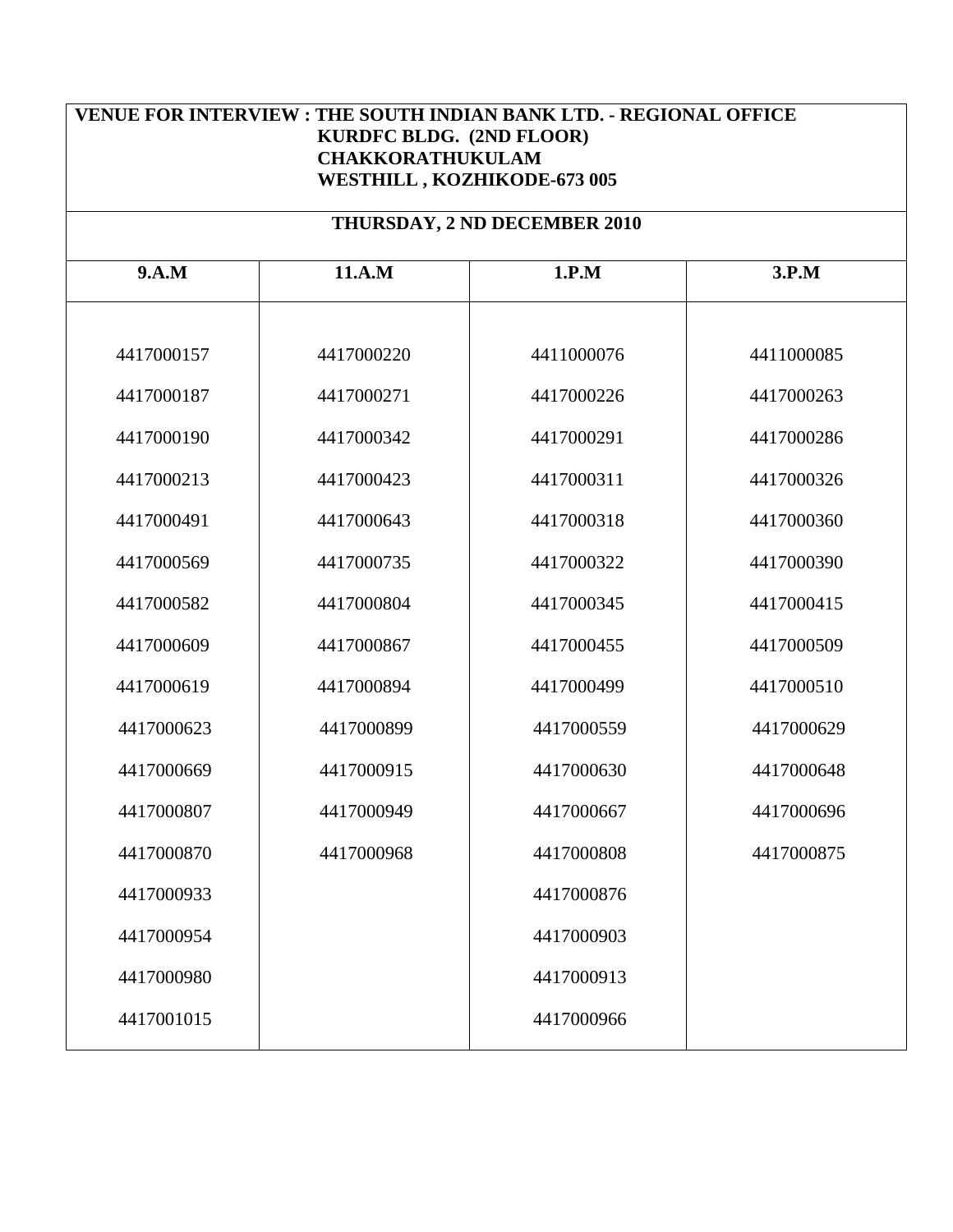| <b>FRIDAY, 3 RD DECEMBER 2010</b> |            |            |            |
|-----------------------------------|------------|------------|------------|
| 9.A.M                             | 11.A.M     | 1.P.M      | 3.P.M      |
| 4411000063                        | 4411000099 | 4411000009 | 4417000116 |
| 4417000202                        | 4417000302 | 4411000013 | 4417000168 |
| 4417000245                        | 4417000552 | 4417000209 | 4417000210 |
| 4417000283                        | 4417000650 | 4417000253 | 4417000303 |
| 4417000306                        | 4417000670 | 4417000280 | 4417000325 |
| 4417000319                        | 4417000672 | 4417000379 | 4417000373 |
| 4417000324                        | 4417000838 | 4417000458 | 4417000456 |
| 4417000381                        | 4417000854 | 4417000477 | 4417000526 |
| 4417000429                        | 4417000856 | 4417000483 | 4417000627 |
| 4417000461                        | 4417000993 | 4417000546 | 4417000685 |
| 4417000472                        |            | 4417000560 | 4417000918 |
| 4417000562                        |            | 4417000615 | 4417000942 |
| 4417000604                        |            | 4417000617 | 4417001009 |
| 4417000711                        |            | 4417000690 |            |
| 4417000720                        |            | 4417000828 |            |
| 4417000767                        |            | 4417000836 |            |
| 4417000791                        |            | 4417000890 |            |
| 4417000874                        |            | 4417000923 |            |
| 4417000959                        |            | 4417000932 |            |
| 4417001004                        |            | 4417000940 |            |
|                                   |            | 4417000955 |            |
|                                   |            | 4417000994 |            |
|                                   |            | 4417000996 |            |
|                                   |            |            |            |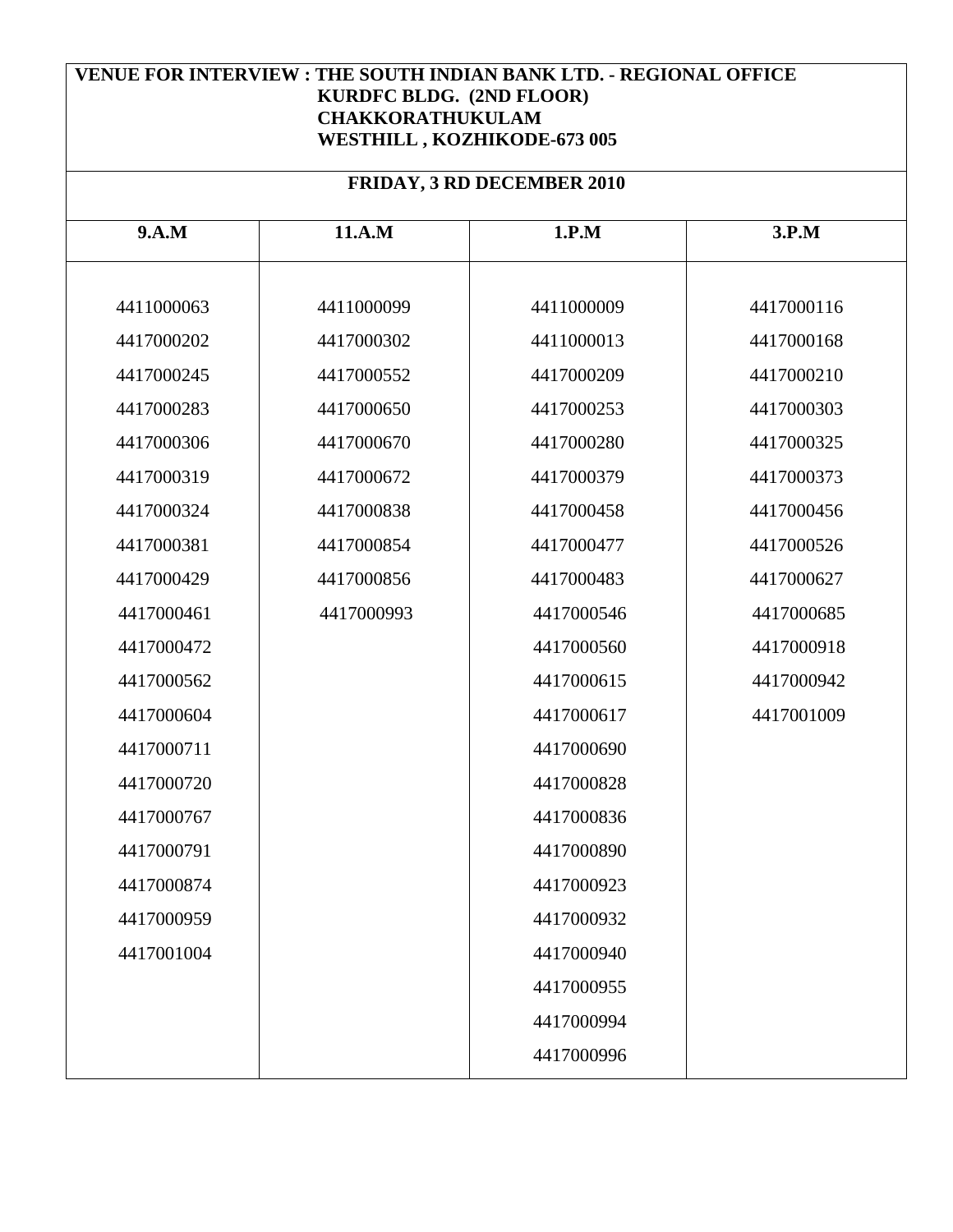#### **MONDAY, 6 TH DECEMBER 2010**

| 9.A.M      | 11.A.M     | 1.P.M      | 3.P.M      |
|------------|------------|------------|------------|
| 4411000054 | 4411000022 | 4417000146 | 4417000158 |
| 4411000070 | 4417000219 | 4417000194 | 4417000225 |
| 4417000159 | 4417000479 | 4417000217 | 4417000328 |
| 4417000192 | 4417000508 | 4417000242 | 4417000450 |
| 4417000207 | 4417000647 | 4417000272 | 4417000598 |
| 4417000238 | 4417000730 | 4417000348 | 4417000681 |
| 4417000413 | 4417000783 | 4417000389 | 4417000736 |
| 4417000433 | 4417000786 | 4417000442 | 4417000743 |
| 4417000448 | 4417000848 | 4417000563 | 4417000758 |
| 4417000488 | 4417001005 | 4417000603 | 4417000823 |
| 4417000553 |            | 4417000611 | 4417000931 |
| 4417000573 |            | 4417000639 | 4417000972 |
| 4417000657 |            | 4417000640 | 4417000982 |
| 4417000801 |            | 4417000673 |            |
| 4417000809 |            | 4417000693 |            |
| 4417000835 |            | 4417000748 |            |
| 4417000858 |            | 4417000764 |            |
| 4417000869 |            | 4417000776 |            |
| 4417000910 |            | 4417000829 |            |
| 4417000956 |            | 4417000893 |            |
|            |            | 4417000914 |            |
|            |            | 4417000973 |            |
|            |            | 4417001019 |            |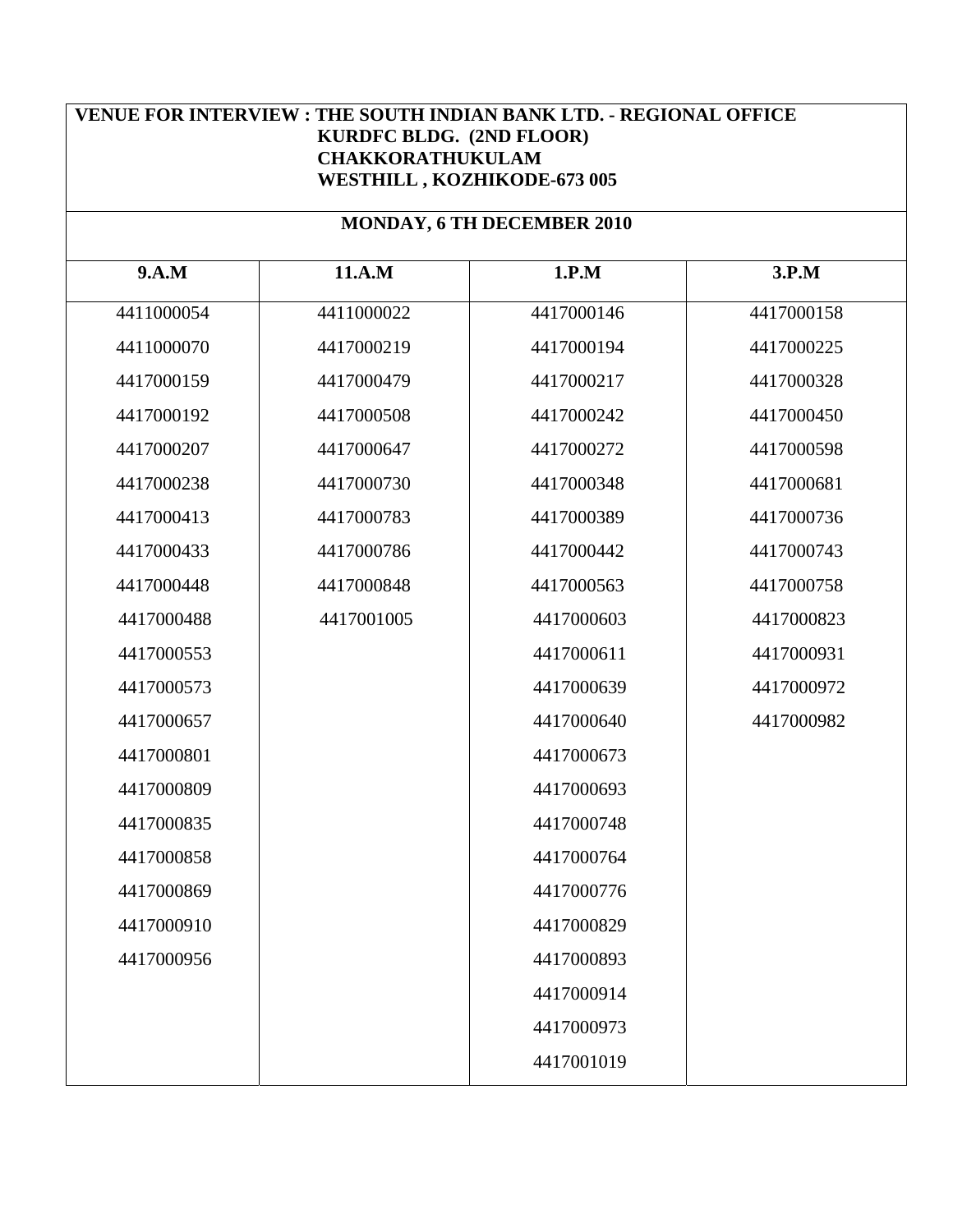## **TUESDAY, 7 TH DECEMBER 2010**

| 9.A.M      | 11.A.M     | 1.P.M      | 3.P.M      |
|------------|------------|------------|------------|
| 4411000066 | 4411001027 | 4411001037 | 4411001067 |
| 4417000171 | 4417001127 | 4411001076 | 4417001166 |
| 4417000197 | 4417001158 | 4411001100 | 4417001173 |
| 4417000308 | 4417001221 | 4411001105 | 4417001274 |
| 4417000410 | 4417001284 | 4417001120 | 4417001339 |
| 4417000447 | 4417001291 | 4417001137 | 4417001351 |
| 4417000549 | 4417001343 | 4417001177 | 4417001360 |
| 4417000595 | 4417001367 | 4417001185 | 4417001393 |
| 4417000608 | 4417001454 | 4417001217 | 4417001416 |
| 4417000618 | 4417001506 | 4417001267 | 4417001591 |
| 4417000837 |            | 4417001310 | 4417001592 |
| 4417000900 |            | 4417001328 | 4417001599 |
| 4417000904 |            | 4417001368 |            |
| 4417000936 |            | 4417001371 |            |
| 4417000948 |            | 4417001377 |            |
| 4417001142 |            | 4417001395 |            |
| 4417001170 |            | 4417001401 |            |
| 4417001445 |            | 4417001428 |            |
| 4417001522 |            | 4417001518 |            |
| 4417001605 |            | 4417001537 |            |
|            |            | 4417001546 |            |
|            |            | 4417001560 |            |
|            |            | 4417001595 |            |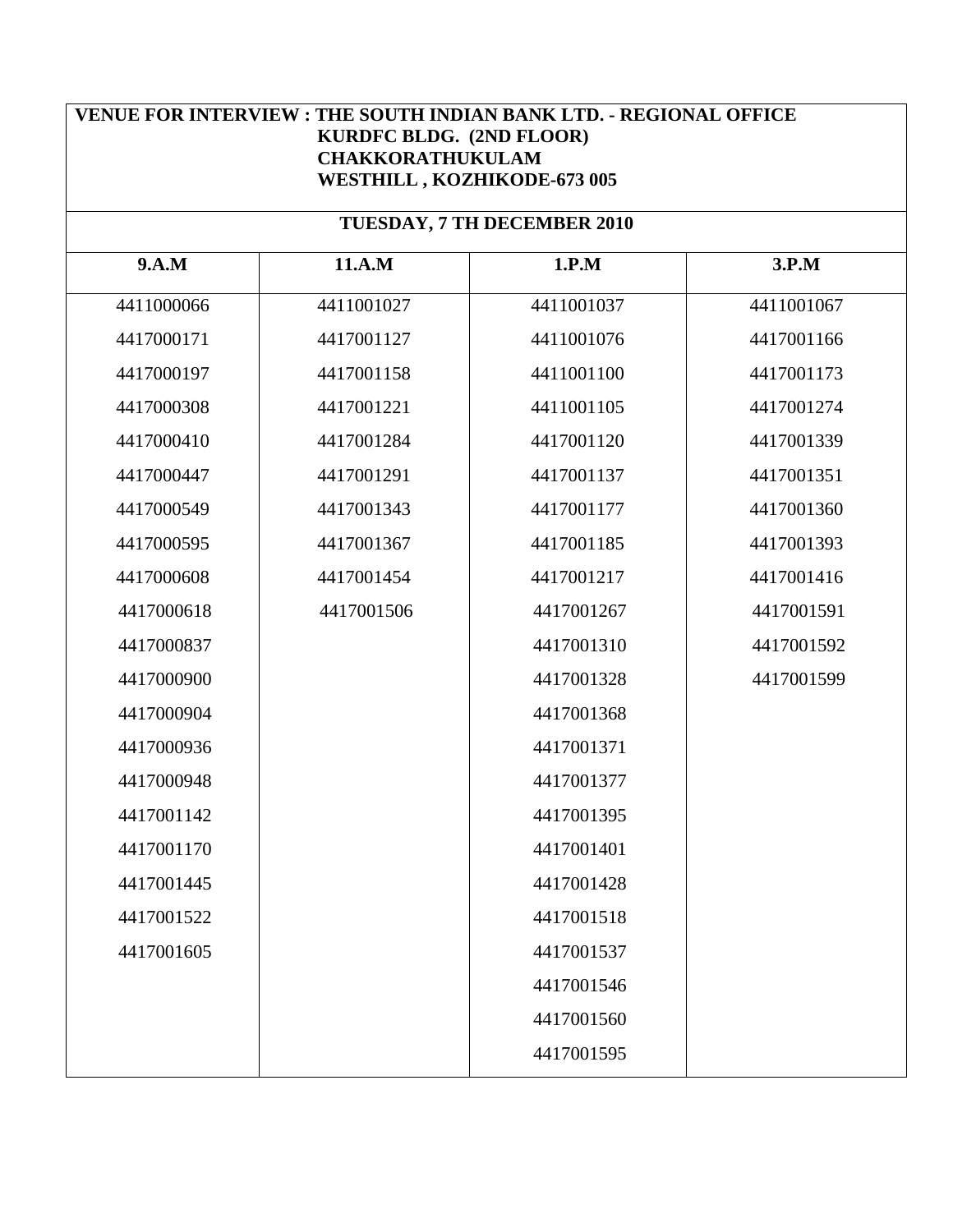| <b>WEDNESDAY, 8 TH DECEMBER 2010</b>                                                                                       |                                                                                                              |                                                                                                                            |                                                                                                              |  |
|----------------------------------------------------------------------------------------------------------------------------|--------------------------------------------------------------------------------------------------------------|----------------------------------------------------------------------------------------------------------------------------|--------------------------------------------------------------------------------------------------------------|--|
| 9.A.M                                                                                                                      | 11.A.M                                                                                                       | 1.P.M                                                                                                                      | 3.P.M                                                                                                        |  |
| 4411001070<br>4411001694<br>4417001131<br>4417001135<br>4417001212<br>4417001256<br>4417001261<br>4417001264               | 4411001693<br>4417001739<br>4417001778<br>4417001894<br>4417001936<br>4417001968<br>4417001984<br>4417001986 | 4411001700<br>4417001720<br>4417001733<br>4417001767<br>4417001798<br>4417001805<br>4417001811<br>4417001814<br>4417001961 | 4417001789<br>4417001800<br>4417001816<br>4417001927<br>4417001933<br>4417001963<br>4417001977<br>4417001983 |  |
| 4417001311<br>4417001316<br>4417001320<br>4417001452<br>4417001467<br>4417001554<br>4417001581<br>4417001834<br>4417001874 | 4417002007<br>4417002021<br>4417002032<br>4417002083<br>4417002086                                           | 4417001993<br>4417002030<br>4417002031<br>4417002034<br>4417002055<br>4417002077<br>4417002078<br>4417002104               | 4417002011<br>4417002028<br>4417002074<br>4417002098<br>4417002119                                           |  |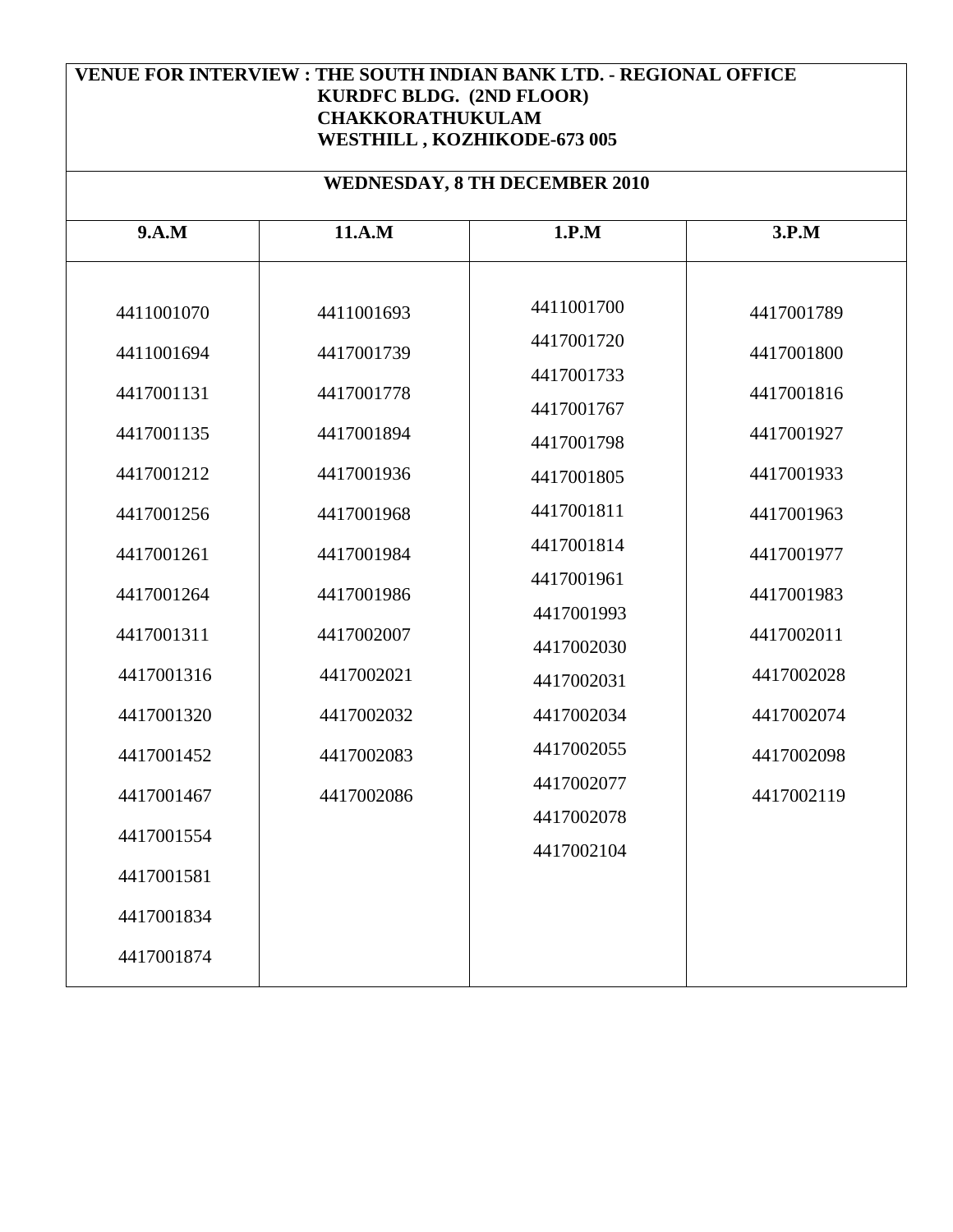| <b>VENUE FOR INTERVIEW: THE SOUTH INDIAN BANK LTD. - REGIONAL OFFICE</b><br>SIB BLDG. (2ND FLOOR)<br><b>ROUND SOUTH</b><br><b>THRISSUR - 680 001</b> |            |                                    |            |
|------------------------------------------------------------------------------------------------------------------------------------------------------|------------|------------------------------------|------------|
|                                                                                                                                                      |            | <b>MONDAY, 29 TH NOVEMBER 2010</b> |            |
| 9.A.M                                                                                                                                                | 11.A.M     | 1.P.M                              | 3.P.M      |
| 5511000037                                                                                                                                           | 5511000024 | 5517000042                         | 5511000437 |
| 5517000050                                                                                                                                           | 5517000051 | 5517000043                         | 5511000458 |
| 5517000074                                                                                                                                           | 5517000065 | 5517000047<br>5517000054           | 5517000044 |
| 5517000107                                                                                                                                           | 5517000077 | 5517000108                         | 5517000110 |
| 5517000138                                                                                                                                           | 5517000094 | 5517000119                         | 5517000227 |
| 5517000235                                                                                                                                           | 5517000186 | 5517000129                         | 5517000375 |
| 5517000236                                                                                                                                           | 5517000191 | 5517000152                         | 5517000536 |
| 5517000240                                                                                                                                           | 5517000218 | 5517000166                         | 5517000624 |
|                                                                                                                                                      |            | 5517000169                         |            |
| 5517000246                                                                                                                                           | 5517000232 | 5517000192                         | 5517000628 |
| 5517000260                                                                                                                                           | 5517000245 | 5517000196                         | 5517000651 |
| 5517000264                                                                                                                                           | 5517000300 | 5517000199                         | 5517000674 |
| 5517000282                                                                                                                                           | 5517000304 | 5517000209                         | 5517000724 |
| 5517000322                                                                                                                                           | 5517000328 | 5517000222                         | 5517000876 |
| 5517000337                                                                                                                                           |            | 5517000268                         |            |
|                                                                                                                                                      |            | 5517000293                         |            |
| 5517000348                                                                                                                                           |            |                                    |            |
| 5517000358                                                                                                                                           |            |                                    |            |
| 5517000393                                                                                                                                           |            |                                    |            |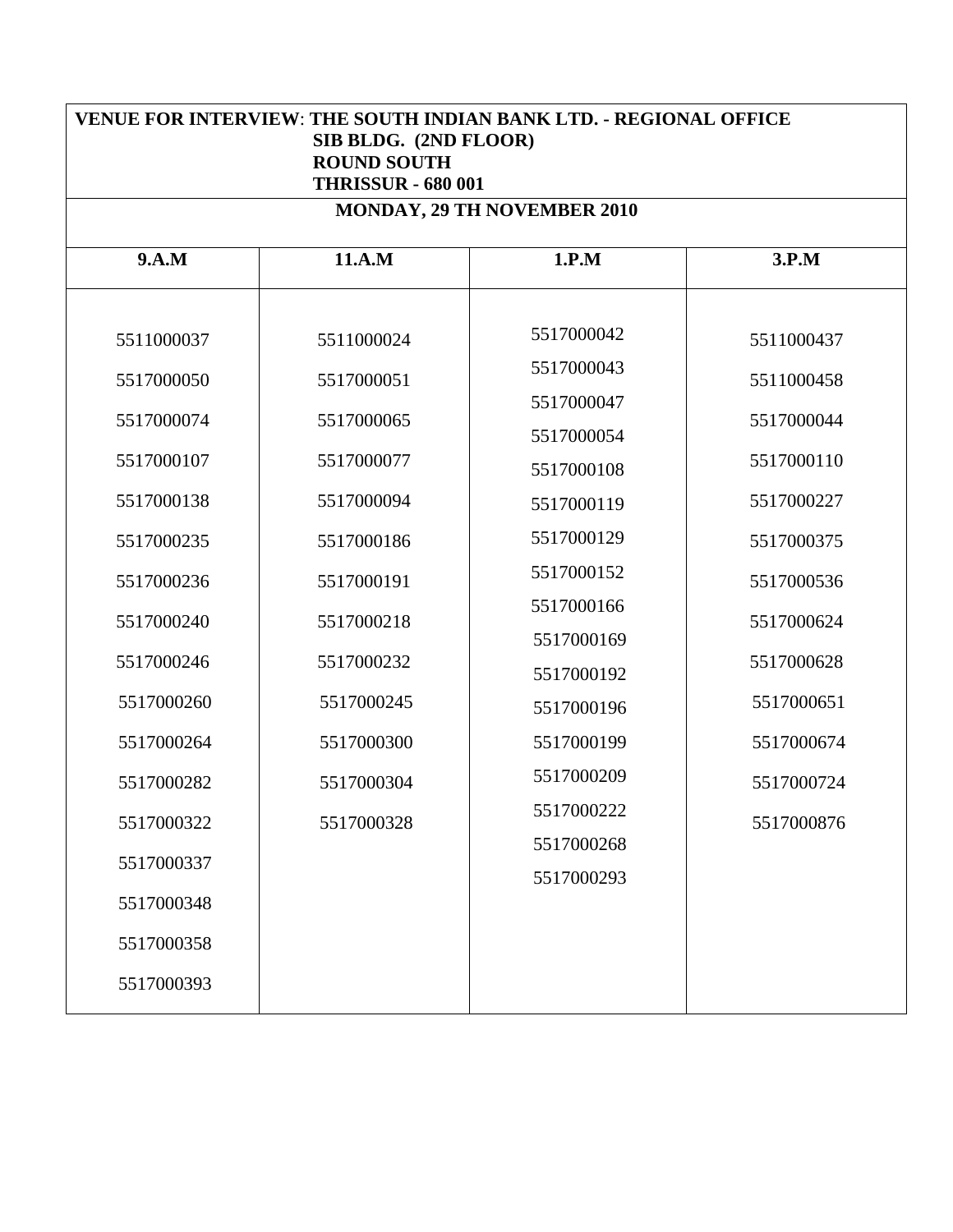| <b>VENUE FOR INTERVIEW: THE SOUTH INDIAN BANK LTD. - REGIONAL OFFICE</b><br>SIB BLDG. (2ND FLOOR)<br><b>ROUND SOUTH</b><br><b>THRISSUR - 680 001</b> |            |                              |            |
|------------------------------------------------------------------------------------------------------------------------------------------------------|------------|------------------------------|------------|
|                                                                                                                                                      |            | TUESDAY, 30 TH NOVEMBER 2010 |            |
| 9.A.M                                                                                                                                                | 11.A.M     | 1.P.M                        | 3.P.M      |
| 5511000418                                                                                                                                           | 5511000428 | 5511000454                   | 5517000560 |
| 5517000521                                                                                                                                           | 5517000508 | 5511000462                   | 5517000607 |
| 5517000558                                                                                                                                           | 5517000548 | 5517000487<br>5517000527     | 5517000640 |
| 5517000565                                                                                                                                           | 5517000586 | 5517000571                   | 5517000668 |
| 5517000595                                                                                                                                           | 5517000731 | 5517000655                   | 5517000777 |
| 5517000611                                                                                                                                           | 5517000743 | 5517000669                   | 5517000792 |
| 5517000617                                                                                                                                           | 5517000757 | 5517000688                   | 5517000826 |
| 5517000625                                                                                                                                           | 5517000767 | 5517000689                   | 5517000828 |
|                                                                                                                                                      |            | 5517000690                   |            |
| 5517000652                                                                                                                                           | 5517000839 | 5517000709                   | 5517000845 |
| 5517000667                                                                                                                                           | 5517000841 | 5517000745                   | 5517001120 |
| 5517000698                                                                                                                                           | 5517000849 | 5517000851                   | 5517001149 |
| 5517000700                                                                                                                                           | 5517000894 | 5517000858                   | 5517001247 |
| 5517000782                                                                                                                                           | 5517000897 | 5517000875                   | 5517001391 |
| 5517000794                                                                                                                                           |            | 5517000880                   |            |
|                                                                                                                                                      |            | 5517000889                   |            |
| 5517000796                                                                                                                                           |            |                              |            |
| 5517000801                                                                                                                                           |            |                              |            |
| 5517000912                                                                                                                                           |            |                              |            |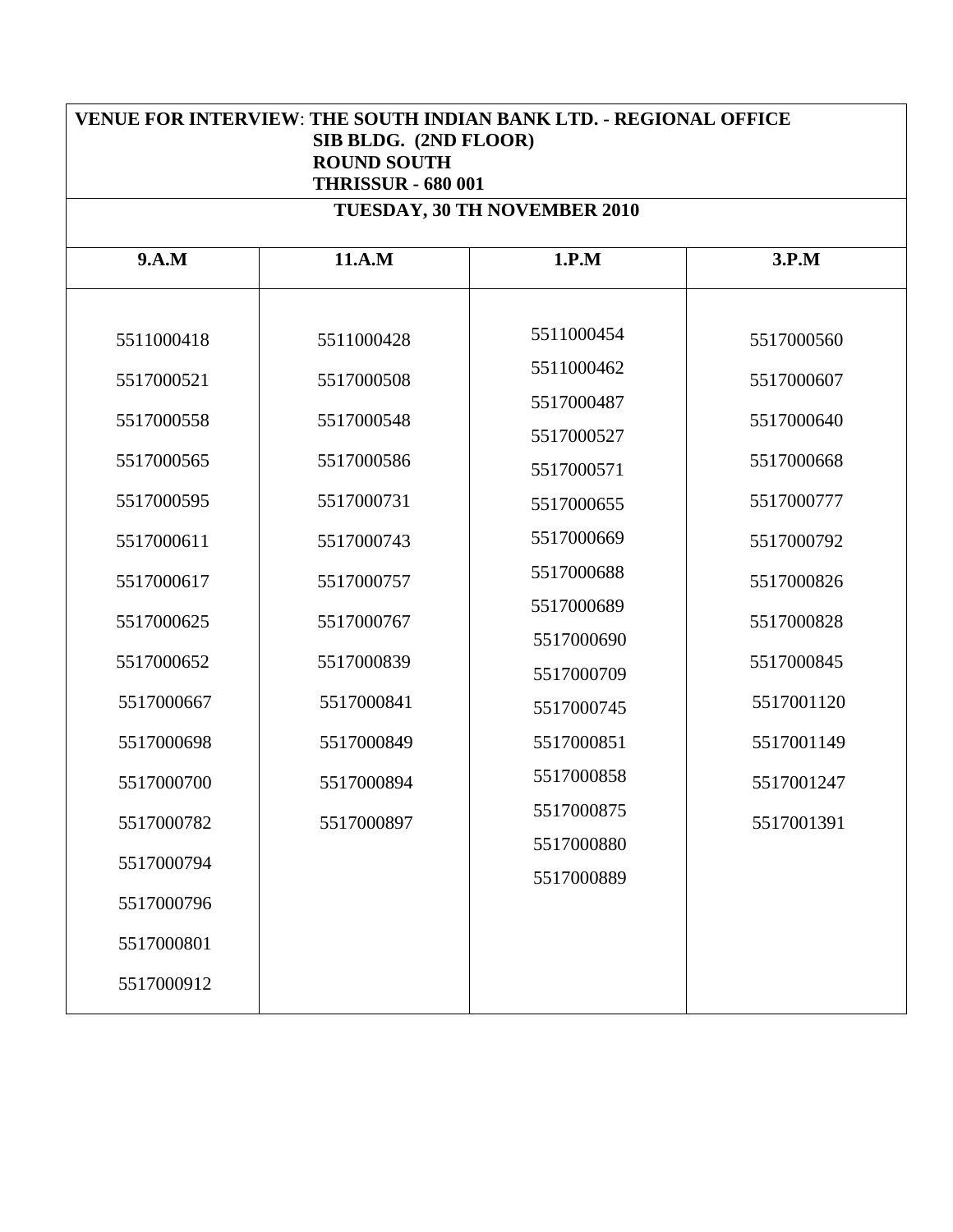| <b>VENUE FOR INTERVIEW: THE SOUTH INDIAN BANK LTD. - REGIONAL OFFICE</b><br>SIB BLDG. (2ND FLOOR)<br><b>ROUND SOUTH</b><br><b>THRISSUR - 680 001</b> |            |                              |            |
|------------------------------------------------------------------------------------------------------------------------------------------------------|------------|------------------------------|------------|
|                                                                                                                                                      |            | THURSDAY, 2 ND DECEMBER 2010 |            |
| 9.A.M                                                                                                                                                | 11.A.M     | 1.P.M                        | 3.P.M      |
| 5517000963                                                                                                                                           | 5511000928 | 5511000948                   | 5511000926 |
| 5517001009                                                                                                                                           | 5517000972 | 5517001030                   | 5511000933 |
| 5517001020                                                                                                                                           | 5517001005 | 5517001044<br>5517001057     | 5517000962 |
| 5517001041                                                                                                                                           | 5517001068 | 5517001074                   | 5517000964 |
| 5517001055                                                                                                                                           | 5517001127 | 5517001184                   | 5517000991 |
| 5517001064                                                                                                                                           | 5517001136 | 5517001186                   | 5517001022 |
| 5517001069                                                                                                                                           | 5517001295 | 5517001191                   | 5517001028 |
| 5517001119                                                                                                                                           | 5517001304 | 5517001255                   | 5517001123 |
| 5517001139                                                                                                                                           | 5517001313 | 5517001282                   | 5517001199 |
|                                                                                                                                                      |            | 5517001308                   |            |
| 5517001155                                                                                                                                           | 5517001314 | 5517001317                   | 5517001277 |
| 5517001193                                                                                                                                           | 5517001336 | 5517001324                   | 5517001288 |
| 5517001279                                                                                                                                           | 5517001354 | 5517001348                   | 5517001363 |
| 5517001289                                                                                                                                           | 5517001386 | 5517001359                   | 5517001370 |
| 5517001377                                                                                                                                           |            | 5517001380                   |            |
|                                                                                                                                                      |            | 5517001404                   |            |
| 5517001393                                                                                                                                           |            |                              |            |
| 5517001395                                                                                                                                           |            |                              |            |
| 5517001412                                                                                                                                           |            |                              |            |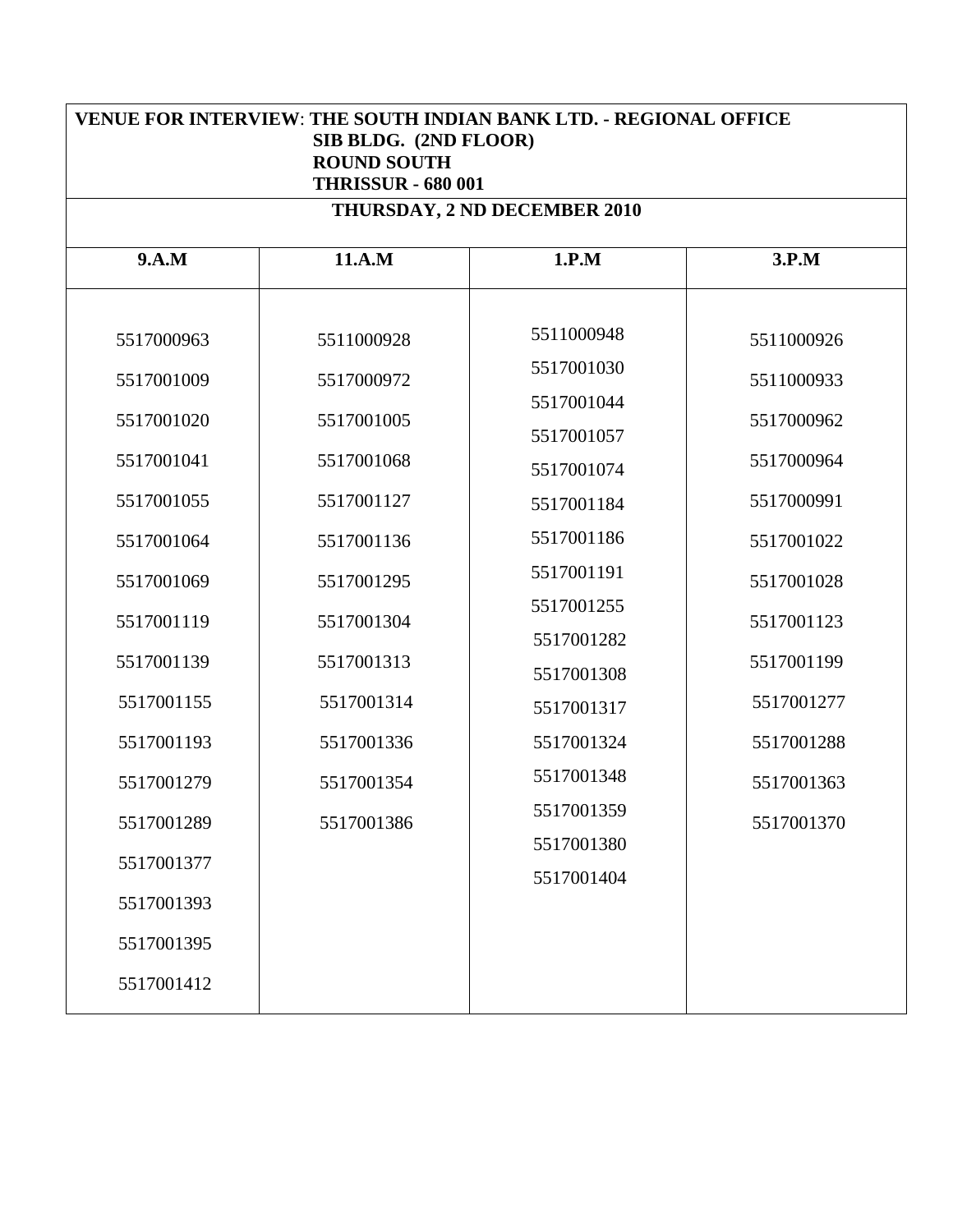| <b>VENUE FOR INTERVIEW: THE SOUTH INDIAN BANK LTD. - REGIONAL OFFICE</b><br>SIB BLDG. (2ND FLOOR)<br><b>ROUND SOUTH</b><br><b>THRISSUR - 680 001</b> |            |                            |            |
|------------------------------------------------------------------------------------------------------------------------------------------------------|------------|----------------------------|------------|
|                                                                                                                                                      |            | FRIDAY, 3 RD DECEMBER 2010 |            |
| 9.A.M                                                                                                                                                | 11.A.M     | 1.P.M                      | 3.P.M      |
| 5517001211                                                                                                                                           | 5517001467 | 5511001422                 | 5517002013 |
| 5517001331                                                                                                                                           | 5517001524 | 5511001448                 | 5517002085 |
| 5517001361                                                                                                                                           | 5517001543 | 5517001508                 | 5517002110 |
|                                                                                                                                                      |            | 5517001557                 |            |
| 5517001471                                                                                                                                           | 5517001553 | 5517001584                 | 5517002132 |
| 5517001477                                                                                                                                           | 5517001576 | 5517001625                 | 5517002144 |
| 5517001547                                                                                                                                           | 5517001639 | 5517001629                 | 5517002147 |
| 5517001552                                                                                                                                           | 5517001699 | 5517001653                 | 5517002178 |
| 5517001556                                                                                                                                           | 5517001712 | 5517001764                 | 5517002182 |
| 5517001567                                                                                                                                           | 5517001744 | 5517001779                 | 5517002186 |
|                                                                                                                                                      |            | 5517001817                 |            |
| 5517001577                                                                                                                                           | 5517001758 | 5517001861                 | 5517002211 |
| 5517001596                                                                                                                                           | 5517001768 | 5517001888                 | 5517002239 |
| 5517001634                                                                                                                                           | 5517001837 | 5517001889                 | 5517002256 |
| 5517001739                                                                                                                                           | 5517001902 | 5517001891                 | 5517002340 |
| 5517001784                                                                                                                                           |            | 5517001908                 |            |
| 5517001810                                                                                                                                           |            | 5517001909                 |            |
| 5517001872                                                                                                                                           |            |                            |            |
| 5517001906                                                                                                                                           |            |                            |            |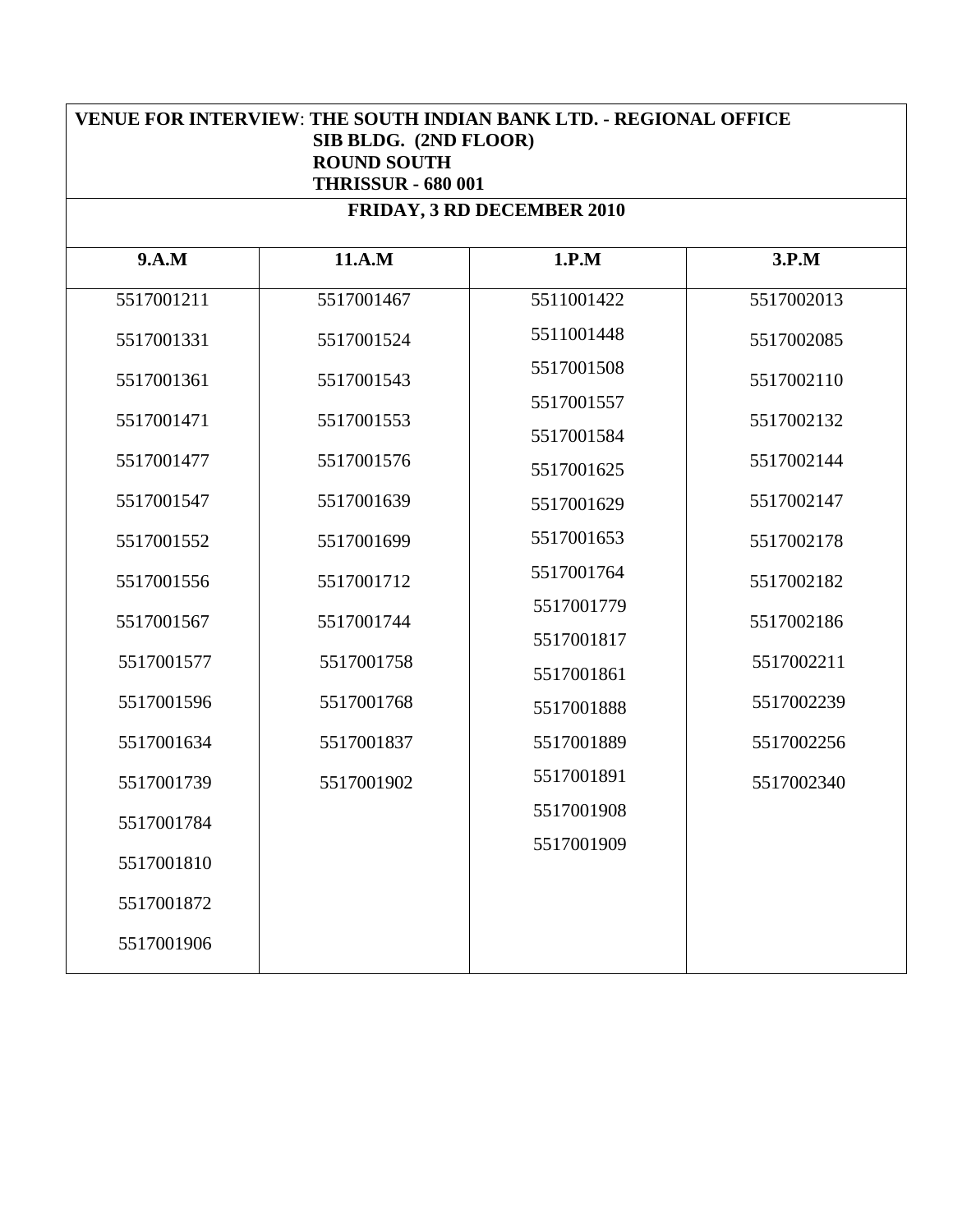| VENUE FOR INTERVIEW: THE SOUTH INDIAN BANK LTD. - REGIONAL OFFICE<br>SIB BLDG. (2ND FLOOR)<br><b>ROUND SOUTH</b><br><b>THRISSUR - 680 001</b> |                                     |                          |  |
|-----------------------------------------------------------------------------------------------------------------------------------------------|-------------------------------------|--------------------------|--|
|                                                                                                                                               | <b>SATURDAY, 4 TH DECEMBER 2010</b> |                          |  |
| 9.A.M                                                                                                                                         | 11.A.M                              | 1.P.M                    |  |
| 5511001922<br>5511001925                                                                                                                      | 5517002035<br>5517002107            | 5517002538<br>5517002601 |  |
| 5517002016                                                                                                                                    | 5517002152                          | 5517002640<br>5517002667 |  |
| 5517002057<br>5517002060                                                                                                                      | 5517002161<br>5517002291            | 5517002730<br>5517002745 |  |
| 5517002063<br>5517002064                                                                                                                      | 5517002302<br>5517002389            | 5517002746<br>5517002770 |  |
| 5517002081                                                                                                                                    | 5517002400                          | 5517002781<br>5517002785 |  |
| 5517002082<br>5517002126                                                                                                                      | 5517002527<br>5517002584            | 5517002822<br>5517002861 |  |
| 5517002195<br>5517002210                                                                                                                      |                                     | 5517002864<br>5517002874 |  |
| 5517002225                                                                                                                                    |                                     | 5517002894               |  |
| 5517002345<br>5517002376                                                                                                                      |                                     |                          |  |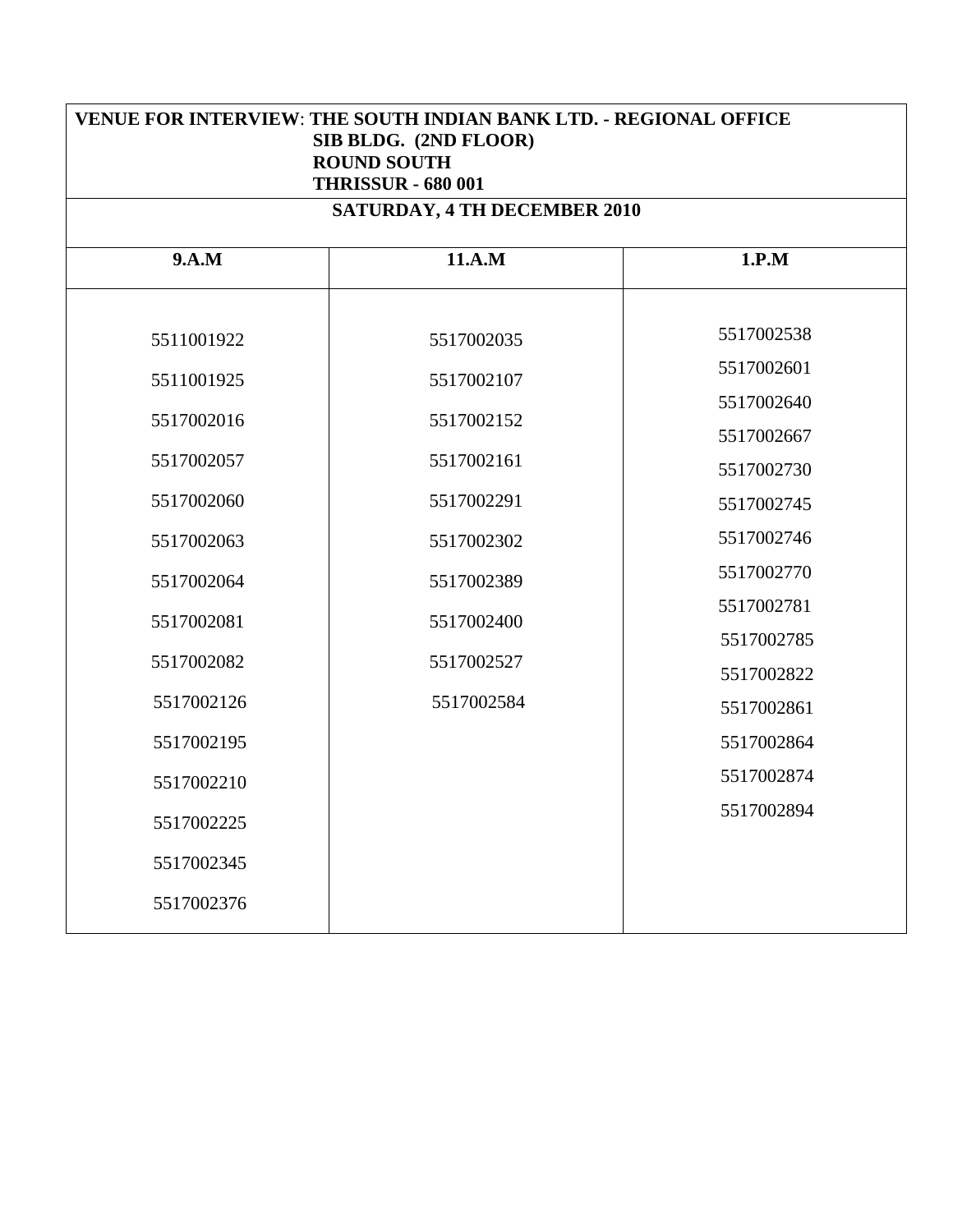## **VENUE FOR INTERVIEW** : **HOTEL HORIZON MALAYALA MANORAMA ROAD ARISTO JUNCTION, EAST THAMPANOOR TRIVANDRUM - 695 014**

| 9.A.M      | 11.A.M     | 1.P.M      | 3.P.M      |
|------------|------------|------------|------------|
| 6617000118 | 6617000122 | 6611000007 | 6617000213 |
| 6617000168 | 6617000208 | 6617000121 | 6617000224 |
| 6617000259 | 6617000235 | 6617000231 | 6617000358 |
| 6617000275 | 6617000390 | 6617000248 | 6617000378 |
| 6617000308 | 6617000760 | 6617000357 | 6617000392 |
| 6617000316 | 6617000857 | 6617000419 | 6617000515 |
| 6617000518 | 6617000995 | 6617000448 | 6617000685 |
| 6617000539 | 6617001052 | 6617000466 | 6617000697 |
| 6617000591 | 6617001141 | 6617000502 | 6617000704 |
| 6617000699 | 6617001175 | 6617000503 | 6617000925 |
| 6617000844 |            | 6617000598 | 6617001148 |
| 6617000870 |            | 6617000650 | 6617001193 |
| 6617001114 |            | 6617000751 | 6617001210 |
| 6617001119 |            | 6617000759 |            |
| 6617001211 |            | 6617000837 |            |
| 6617001216 |            | 6617000840 |            |
| 6617001296 |            | 6617000999 |            |
| 6617001319 |            | 6617001051 |            |
| 6617001329 |            | 6617001060 |            |
| 6617001382 |            | 6617001190 |            |
|            |            | 6617001279 |            |
|            |            | 6617001330 |            |
|            |            | 6617001416 |            |
|            |            | 6617001435 |            |

**MONDAY, 29 TH NOVEMBER 2010**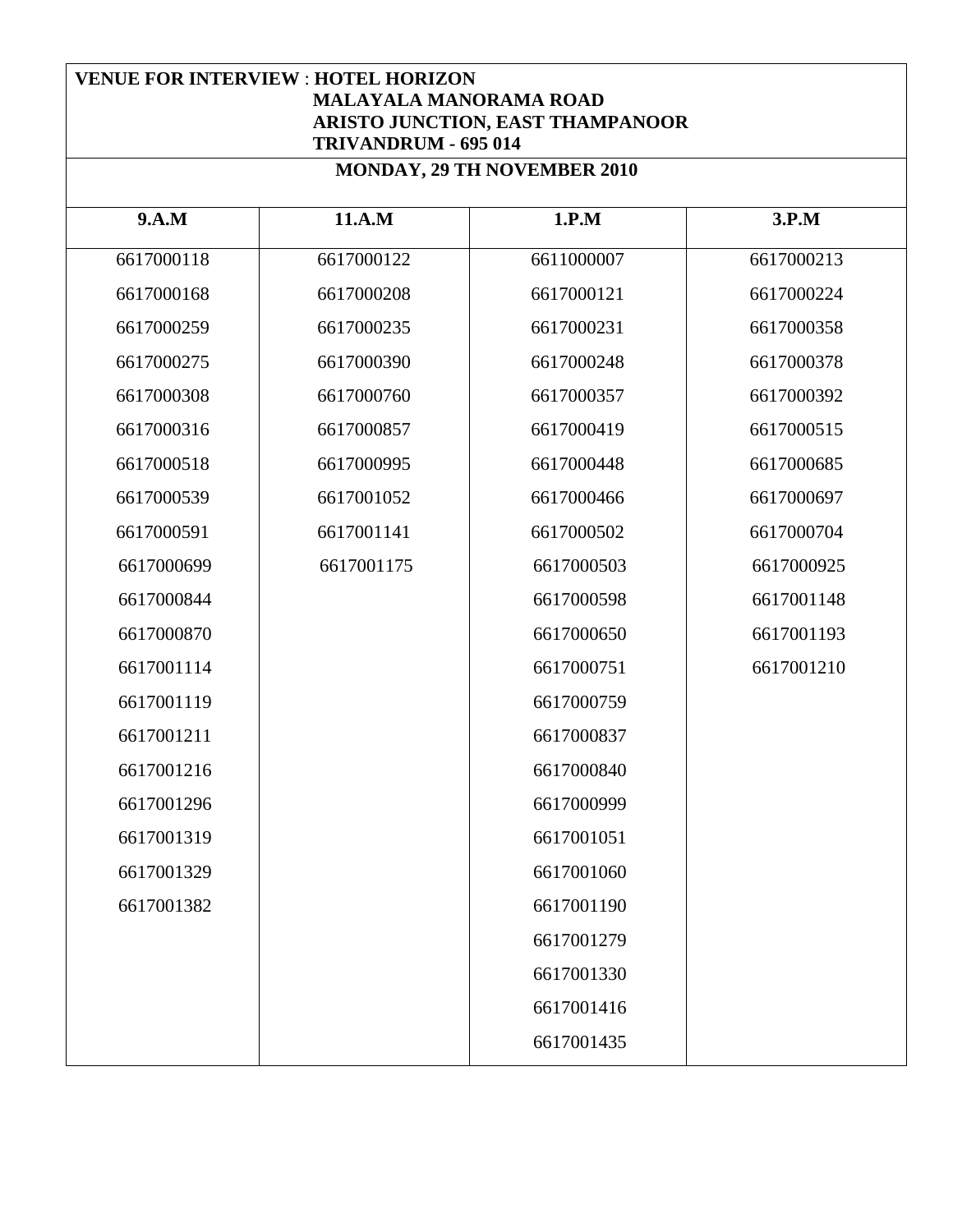| <b>VENUE FOR INTERVIEW : HOTEL HORIZON</b><br><b>MALAYALA MANORAMA ROAD</b><br>ARISTO JUNCTION, EAST THAMPANOOR<br>TRIVANDRUM - 695 014 |            |                              |            |
|-----------------------------------------------------------------------------------------------------------------------------------------|------------|------------------------------|------------|
|                                                                                                                                         |            | TUESDAY, 30 TH NOVEMBER 2010 |            |
| 9.A.M                                                                                                                                   | 11.A.M     | 1.P.M                        | 3.P.M      |
| 6617000127                                                                                                                              | 6617000120 | 6617000123                   | 6617000223 |
| 6617000163                                                                                                                              | 6617000294 | 6617000145                   | 6617000319 |
| 6617000164                                                                                                                              | 6617000408 | 6617000211                   | 6617000638 |
| 6617000296                                                                                                                              | 6617000424 | 6617000233                   | 6617000711 |
| 6617000307                                                                                                                              | 6617000450 | 6617000272                   | 6617000774 |
| 6617000614                                                                                                                              | 6617000451 | 6617000273                   | 6617000912 |
| 6617000701                                                                                                                              | 6617000920 | 6617000338                   | 6617000924 |
| 6617000708                                                                                                                              | 6617001045 | 6617000369                   | 6617000970 |
| 6617000814                                                                                                                              | 6617001057 | 6617000457                   | 6617001128 |
| 6617000830                                                                                                                              | 6617001261 | 6617000476                   | 6617001159 |
| 6617000889                                                                                                                              |            | 6617000491                   | 6617001180 |
| 6617000913                                                                                                                              |            | 6617000615                   | 6617001307 |
| 6617001036                                                                                                                              |            | 6617000720                   | 6617001439 |
| 6617001082                                                                                                                              |            | 6617000821                   |            |
| 6617001098                                                                                                                              |            | 6617000828                   |            |
| 6617001280                                                                                                                              |            | 6617000875                   |            |
| 6617001355                                                                                                                              |            | 6617000880                   |            |
| 6617001363                                                                                                                              |            | 6617000902                   |            |
| 6617001389                                                                                                                              |            | 6617000941                   |            |
| 6617001400                                                                                                                              |            | 6617000950                   |            |
|                                                                                                                                         |            | 6617000992                   |            |
|                                                                                                                                         |            | 6617001023                   |            |
|                                                                                                                                         |            | 6617001039                   |            |
|                                                                                                                                         |            | 6617001396                   |            |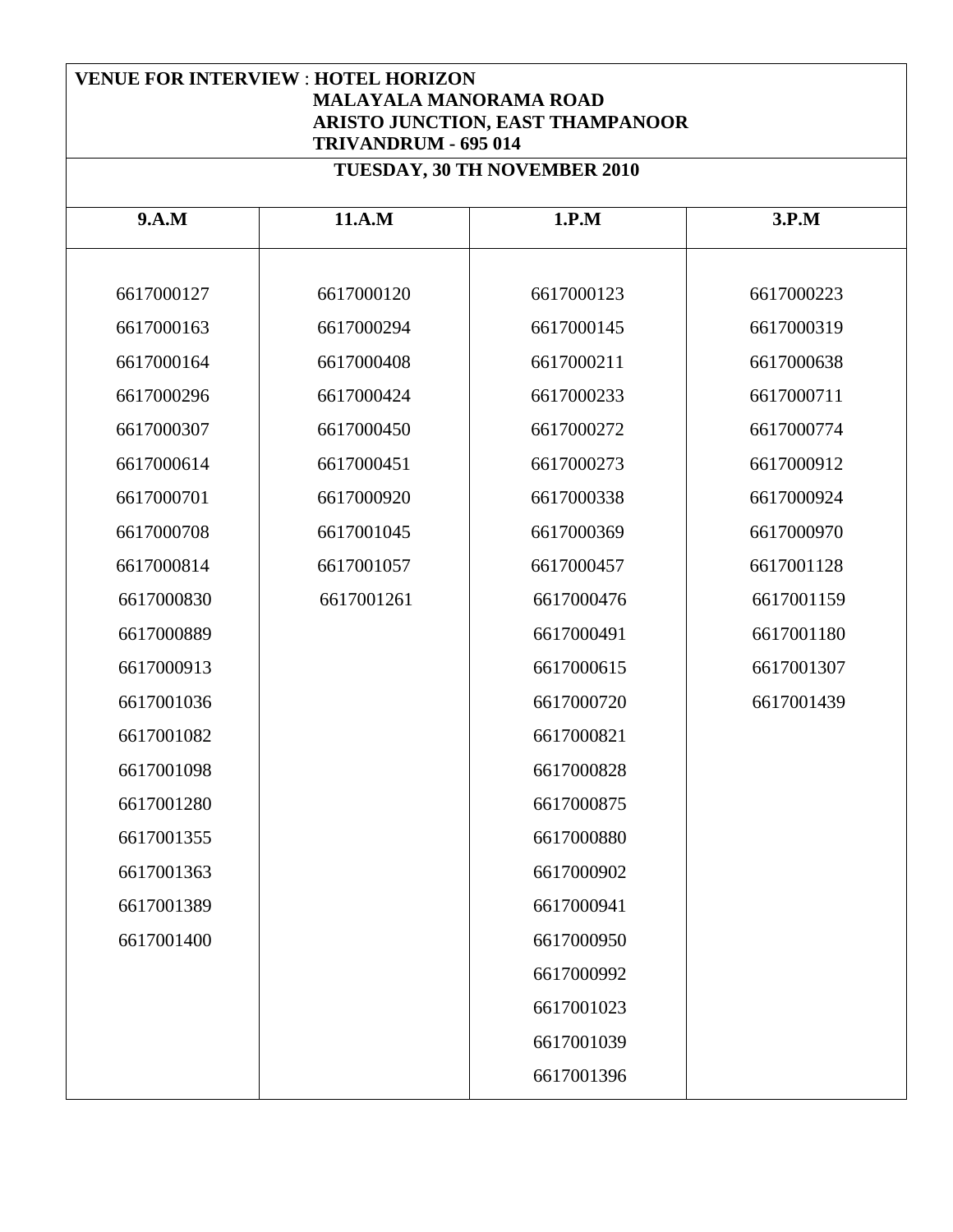| <b>VENUE FOR INTERVIEW : HOTEL HORIZON</b> |  |
|--------------------------------------------|--|
| <b>MALAYALA MANORAMA ROAD</b>              |  |
| ARISTO JUNCTION, EAST THAMPANOOR           |  |
| TRIVANDRUM - 695 014                       |  |
| <b>WEDNESDAY, 1 ST DECEMBER 2010</b>       |  |

| 9.A.M      | 11.A.M     | 1.P.M      | 3.P.M      |
|------------|------------|------------|------------|
|            |            |            |            |
| 6617000246 | 6617001477 | 6617001507 | 6611001897 |
| 6617000254 | 6617001550 | 6617001515 | 6617001494 |
| 6617000400 | 6617001564 | 6617001534 | 6617001498 |
| 6617000508 | 6617001577 | 6617001570 | 6617001556 |
| 6617000538 | 6617001686 | 6617001573 | 6617001634 |
| 6617000687 | 6617001711 | 6617001574 | 6617001677 |
| 6617000937 | 6617001759 | 6617001578 | 6617001689 |
| 6617001076 | 6617001806 | 6617001606 | 6617001738 |
| 6617001502 | 6617001827 | 6617001626 | 6617001757 |
| 6617001593 | 6617001852 | 6617001629 | 6617001847 |
| 6617001618 |            | 6617001630 | 6617001974 |
| 6617001651 |            | 6617001647 | 6617001987 |
| 6617001660 |            | 6617001718 | 6617002373 |
| 6617001678 |            | 6617001728 |            |
| 6617001691 |            | 6617001734 |            |
| 6617001720 |            | 6617001761 |            |
| 6617001735 |            | 6617001780 |            |
| 6617001766 |            | 6617001799 |            |
| 6617001791 |            | 6617001810 |            |
| 6617001855 |            | 6617001814 |            |
|            |            | 6617001817 |            |
|            |            | 6617001840 |            |
|            |            | 6617001844 |            |
|            |            | 6617001846 |            |
|            |            |            |            |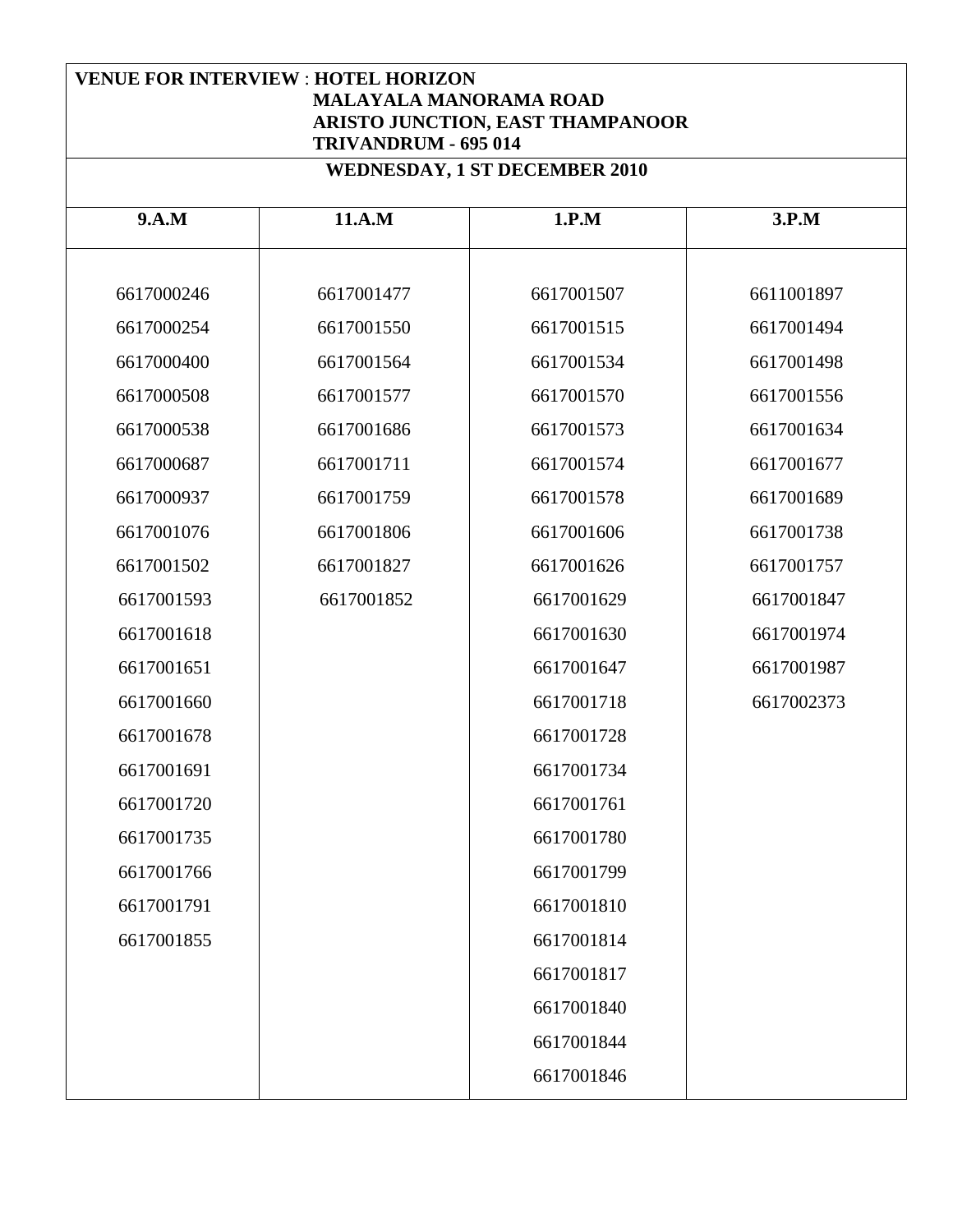| <b>VENUE FOR INTERVIEW : HOTEL HORIZON</b><br><b>MALAYALA MANORAMA ROAD</b><br>ARISTO JUNCTION, EAST THAMPANOOR<br>TRIVANDRUM - 695 014 |            |                              |            |
|-----------------------------------------------------------------------------------------------------------------------------------------|------------|------------------------------|------------|
|                                                                                                                                         |            | THURSDAY, 2 ND DECEMBER 2010 |            |
| 9.A.M                                                                                                                                   | 11.A.M     | 1.P.M                        | 3.P.M      |
| 6617001928                                                                                                                              | 6617002013 | 6617001935                   | 6617002642 |
| 6617001965                                                                                                                              | 6617002156 | 6617001943                   | 6617002653 |
| 6617001971                                                                                                                              | 6617002178 | 6617002022                   | 6617002671 |
| 6617001977                                                                                                                              | 6617002214 | 6617002153                   | 6617002714 |
| 6617002002                                                                                                                              | 6617002250 | 6617002271                   | 6617002784 |
| 6617002005                                                                                                                              | 6617002260 | 6617002273                   | 6617002804 |
| 6617002014                                                                                                                              | 6617002316 | 6617002274                   | 6617002821 |
| 6617002020                                                                                                                              | 6617002400 | 6617002282                   | 6617002822 |
| 6617002025                                                                                                                              | 6617002493 | 6617002283                   | 6617002878 |
| 6617002028                                                                                                                              | 6617002579 | 6617002376                   | 6617002886 |
| 6617002034                                                                                                                              |            | 6617002453                   | 6617002926 |
| 6617002066                                                                                                                              |            | 6617002480                   | 6617003139 |
| 6617002074                                                                                                                              |            | 6617002533                   | 6617003301 |
| 6617002082                                                                                                                              |            | 6617002552                   |            |
| 6617002098                                                                                                                              |            | 6617002728                   |            |
| 6617002202                                                                                                                              |            | 6617002780                   |            |
| 6617002220                                                                                                                              |            | 6617002783                   |            |
| 6617002324                                                                                                                              |            | 6617002806                   |            |
| 6617002521                                                                                                                              |            | 6617002838                   |            |
| 6617002553                                                                                                                              |            | 6617002844                   |            |
|                                                                                                                                         |            | 6617002852                   |            |
|                                                                                                                                         |            | 6617002907                   |            |
|                                                                                                                                         |            | 6617002922                   |            |
|                                                                                                                                         |            | 6617002982                   |            |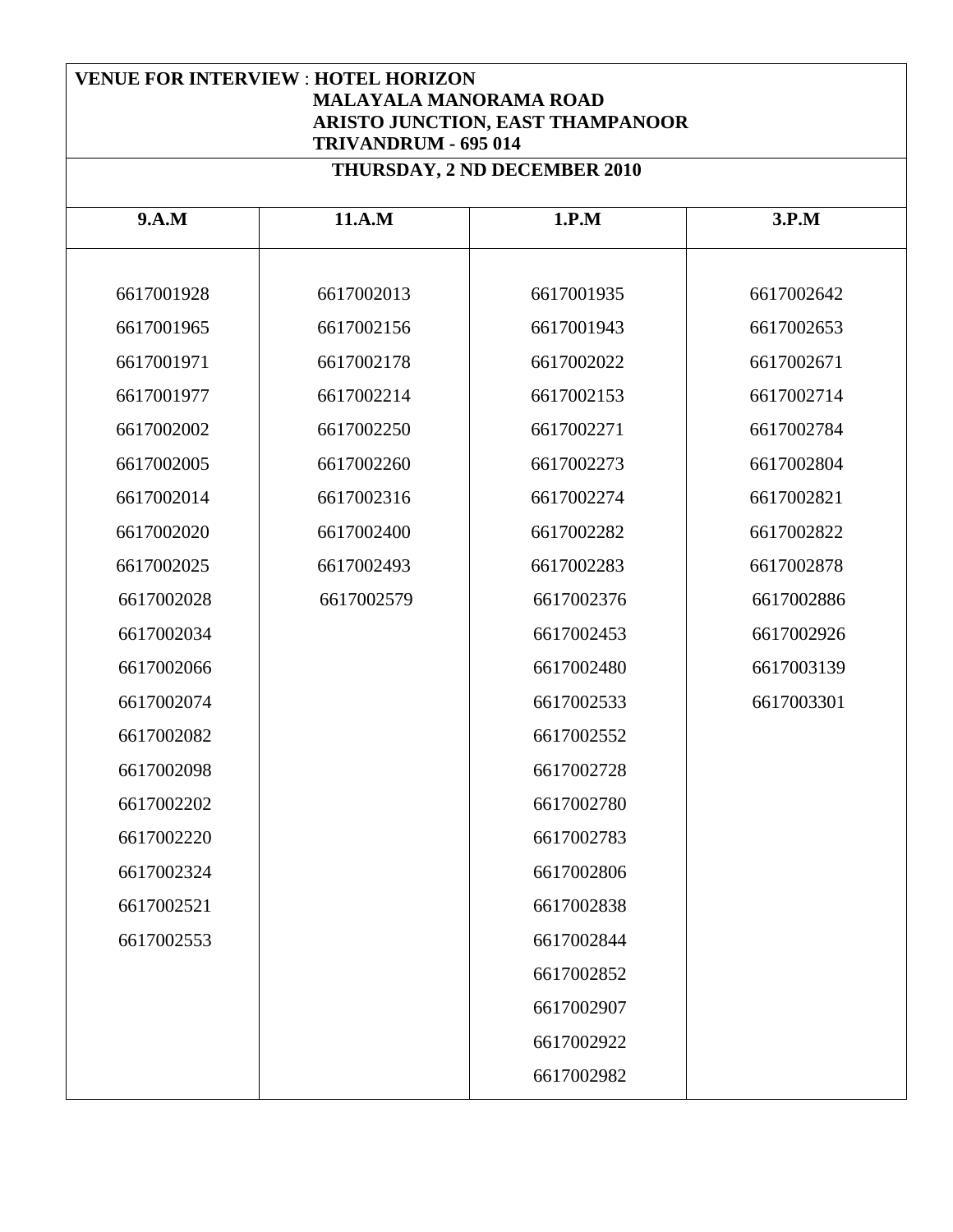## **VENUE FOR INTERVIEW** : **HOTEL HORIZON MALAYALA MANORAMA ROAD ARISTO JUNCTION, EAST THAMPANOOR TRIVANDRUM - 695 014**

| <b>FRIDAY, 3 RD DECEMBER 2010</b> |            |            |            |
|-----------------------------------|------------|------------|------------|
| 9.A.M                             | 11.A.M     | 1.P.M      | 3.P.M      |
|                                   |            |            |            |
| 6617003088                        | 6611003020 | 6611003464 | 6617003500 |
| 6617003096                        | 6617003118 | 6617003087 | 6617003503 |
| 6617003098                        | 6617003179 | 6617003137 | 6617003568 |
| 6617003120                        | 6617003214 | 6617003150 | 6617003577 |
| 6617003155                        | 6617003222 | 6617003163 | 6617003578 |
| 6617003158                        | 6617003223 | 6617003224 | 6617003615 |
| 6617003159                        | 6617003232 | 6617003282 | 6617003619 |
| 6617003161                        | 6617003280 | 6617003284 | 6617003626 |
| 6617003236                        | 6617003344 | 6617003313 | 6617003673 |
| 6617003247                        | 6617003446 | 6617003349 | 6617003684 |
| 6617003268                        |            | 6617003351 | 6617003726 |
| 6617003276                        |            | 6617003363 | 6617003730 |
| 6617003311                        |            | 6617003394 | 6617003747 |
| 6617003317                        |            | 6617003426 |            |
| 6617003332                        |            | 6617003443 |            |
| 6617003334                        |            | 6617003523 |            |
| 6617003339                        |            | 6617003588 |            |
| 6617003408                        |            | 6617003590 |            |
| 6617003449                        |            | 6617003593 |            |
| 6617003450                        |            | 6617003644 |            |
|                                   |            | 6617003649 |            |
|                                   |            | 6617003717 |            |
|                                   |            | 6617003740 |            |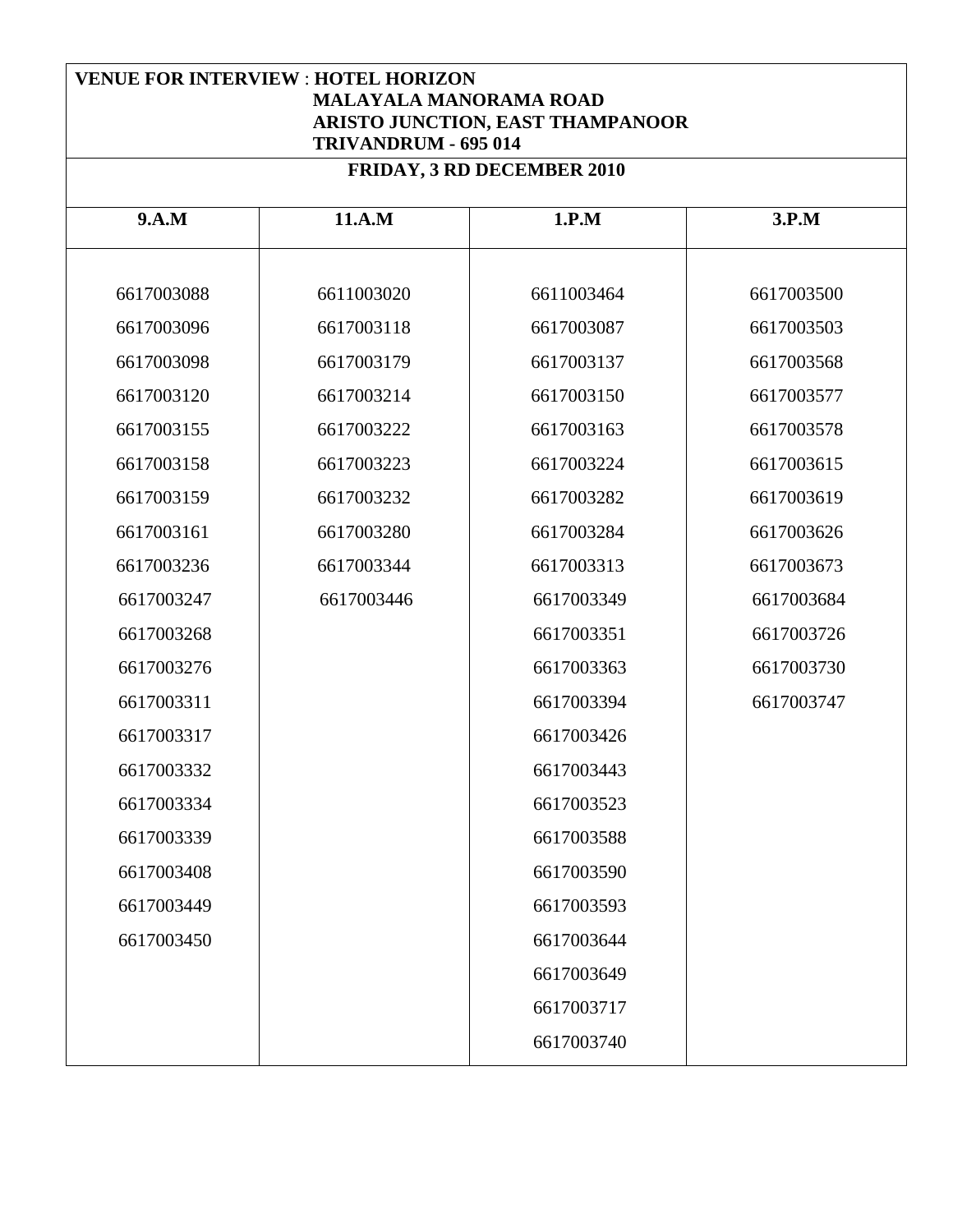#### **VENUE FOR INTERVIEW** : **HOTEL ROYALE PARK YMCA ROAD ALAPPUZHA - 688 001**

| THURSDAY, 2 ND DECEMBER 2010 |            |            |            |  |
|------------------------------|------------|------------|------------|--|
| 9.A.M                        | 11.A.M     | 1.P.M      | 3.P.M      |  |
|                              |            |            |            |  |
| 3317000196                   | 3317000112 | 3317000047 | 3317000265 |  |
| 3317000283                   | 3317000306 | 3317000052 | 3317000327 |  |
| 3317000419                   | 3317000539 | 3317000097 | 3317000397 |  |
| 3317000459                   | 6617000300 | 3317000225 | 6611000050 |  |
| 3317000492                   | 6617000330 | 3317000318 | 6617000119 |  |
| 3317000503                   | 6617000483 | 3317000406 | 6617000219 |  |
| 6617000161                   | 6617000487 | 3317000448 | 6617000420 |  |
| 6617000321                   | 6617000578 | 3317000491 | 6617000642 |  |
| 6617000449                   | 6617000702 | 3317000550 | 6617000746 |  |
| 6617000560                   | 6617001085 | 6617000176 | 6617000910 |  |
| 6617000577                   | 6617001315 | 6617000182 | 6617001010 |  |
| 6617000672                   | 6617001333 | 6617000299 | 6617001178 |  |
| 6617000829                   | 6617001433 | 6617000631 | 6617001422 |  |
| 6617000993                   |            | 6617000683 |            |  |
| 6617001044                   |            | 6617000732 |            |  |
| 6617001149                   |            | 6617000826 |            |  |
| 6617001233                   |            | 6617000893 |            |  |
| 6617001324                   |            | 6617001278 |            |  |
|                              |            |            |            |  |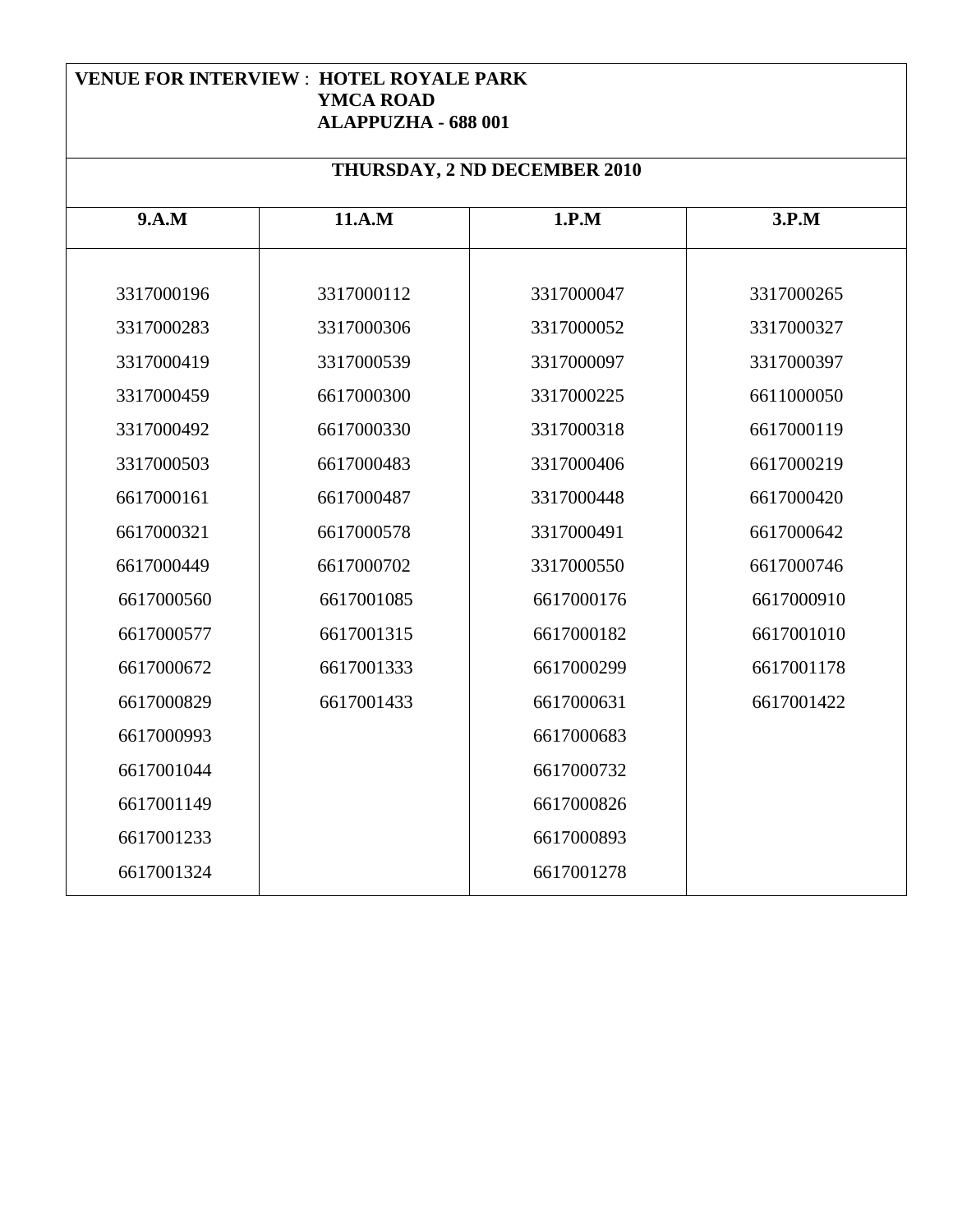| <b>VENUE FOR INTERVIEW : HOTEL ROYALE PARK</b><br><b>YMCA ROAD</b><br><b>ALAPPUZHA - 688 001</b> |            |                            |            |  |
|--------------------------------------------------------------------------------------------------|------------|----------------------------|------------|--|
|                                                                                                  |            | FRIDAY, 3 RD DECEMBER 2010 |            |  |
| 9.A.M                                                                                            | 11.A.M     | 1.P.M                      | 3.P.M      |  |
| 3317000423                                                                                       | 3317000192 | 3317000117                 | 3317000732 |  |
| 6611000024                                                                                       | 3317000223 | 3317000591                 | 3317000790 |  |
| 6611000048                                                                                       | 3317000521 | 3317000706                 | 6617000411 |  |
| 6617000196                                                                                       | 6617000434 | 6617000137                 | 6617000428 |  |
| 6617000237                                                                                       | 6617000498 | 6617000183                 | 6617000464 |  |
| 6617000440                                                                                       | 6617000611 | 6617000263                 | 6617000496 |  |
| 6617000643                                                                                       | 6617000698 | 6617000284                 | 6617000583 |  |
| 6617000677                                                                                       | 6617000715 | 6617000287                 | 6617000816 |  |
| 6617000696                                                                                       | 6617000716 | 6617000444                 | 6617000832 |  |
| 6617000725                                                                                       | 6617000824 | 6617000612                 | 6617000942 |  |
| 6617000780                                                                                       | 6617000917 | 6617000721                 | 6617001285 |  |
| 6617000842                                                                                       | 6617001258 | 6617000762                 | 6617001371 |  |
| 6617001106                                                                                       | 6617001259 | 6617000919                 | 6617001381 |  |
| 6617001113                                                                                       |            | 6617001227                 |            |  |
| 6617001129                                                                                       |            | 6617001240                 |            |  |
| 6617001131                                                                                       |            | 6617001243                 |            |  |
| 6617001208                                                                                       |            | 6617001255                 |            |  |
| 6617001247                                                                                       |            | 6617001367                 |            |  |
|                                                                                                  |            |                            |            |  |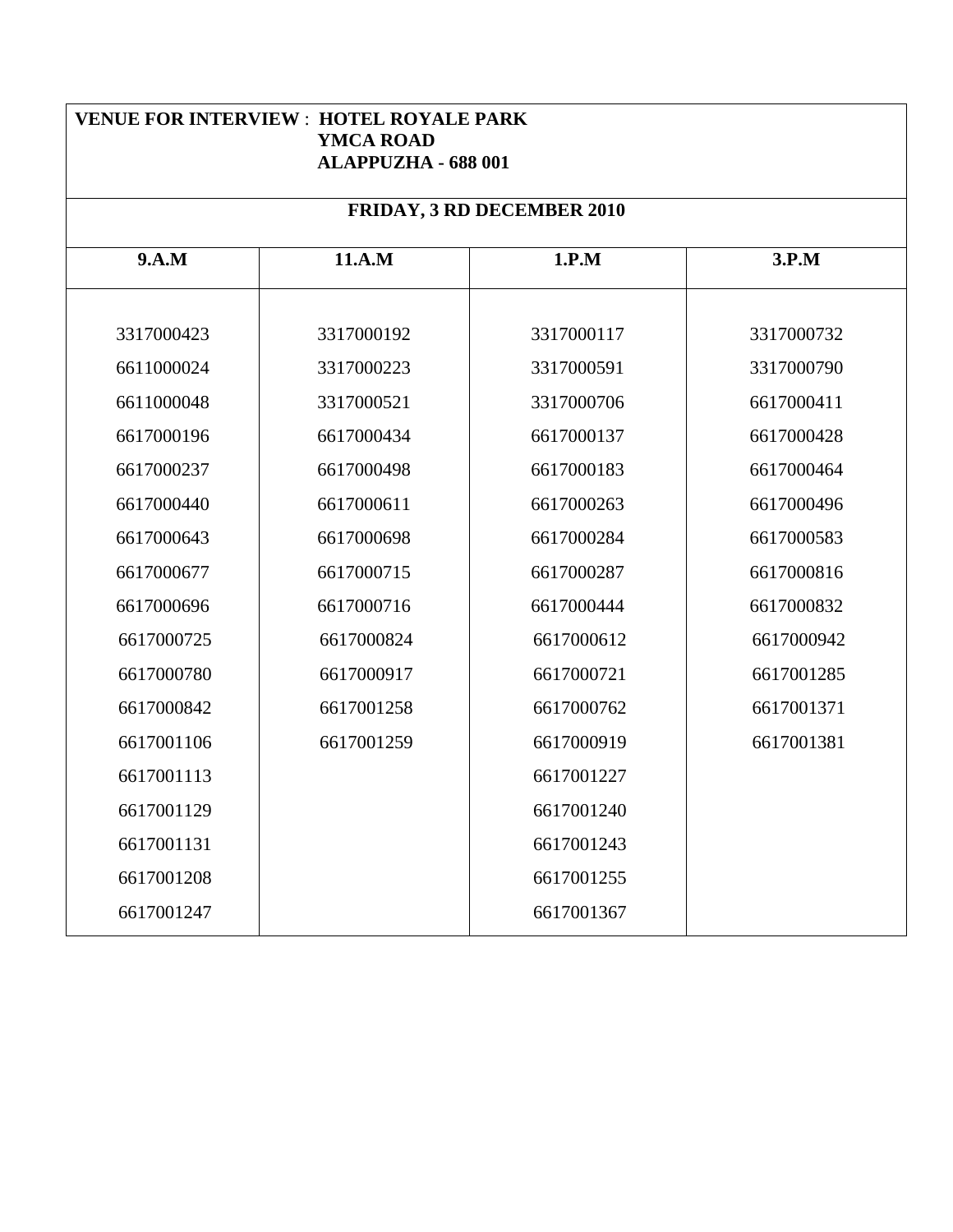| <b>VENUE FOR INTERVIEW: HOTEL ROYALE PARK</b><br><b>YMCA ROAD</b><br><b>ALAPPUZHA - 688 001</b> |            |                                     |            |  |
|-------------------------------------------------------------------------------------------------|------------|-------------------------------------|------------|--|
|                                                                                                 |            | <b>SATURDAY, 4 TH DECEMBER 2010</b> |            |  |
| 9.A.M                                                                                           | 11.A.M     | 1.P.M                               | 3.P.M      |  |
| 3317000615                                                                                      | 3317000811 | 3317001003                          | 3317000950 |  |
| 3317000617                                                                                      | 3317000965 | 3317001029                          | 3317000969 |  |
| 3317000631                                                                                      | 3317000967 | 3317001055                          | 3317001131 |  |
| 3317000640                                                                                      | 3317001168 | 3317001181                          | 3317001199 |  |
| 3317000662                                                                                      | 3317001184 | 3317001205                          | 3317001253 |  |
| 3317000793                                                                                      | 3317001220 | 3317001258                          | 3317001353 |  |
| 3317000839                                                                                      | 3317001229 | 3317001262                          | 3317001468 |  |
| 3317000907                                                                                      | 3317001243 | 3317001264                          | 3317001512 |  |
| 6617000217                                                                                      | 6617000262 | 6617000291                          | 3317001630 |  |
| 6617000365                                                                                      | 6617000317 | 6617000397                          | 3317001640 |  |
| 6617000516                                                                                      | 6617000333 | 6617000425                          | 3317001698 |  |
| 6617000553                                                                                      | 6617001152 | 6617000705                          | 6617001776 |  |
| 6617000588                                                                                      | 6617001419 | 6617001160                          | 6617001813 |  |
| 6617000817                                                                                      |            | 6617001202                          |            |  |
| 6617000922                                                                                      |            | 6617001338                          |            |  |
| 6617001182                                                                                      |            | 6617001364                          |            |  |
| 6617001412                                                                                      |            | 6617001366                          |            |  |
| 6617001417                                                                                      |            | 6617001395                          |            |  |
|                                                                                                 |            |                                     |            |  |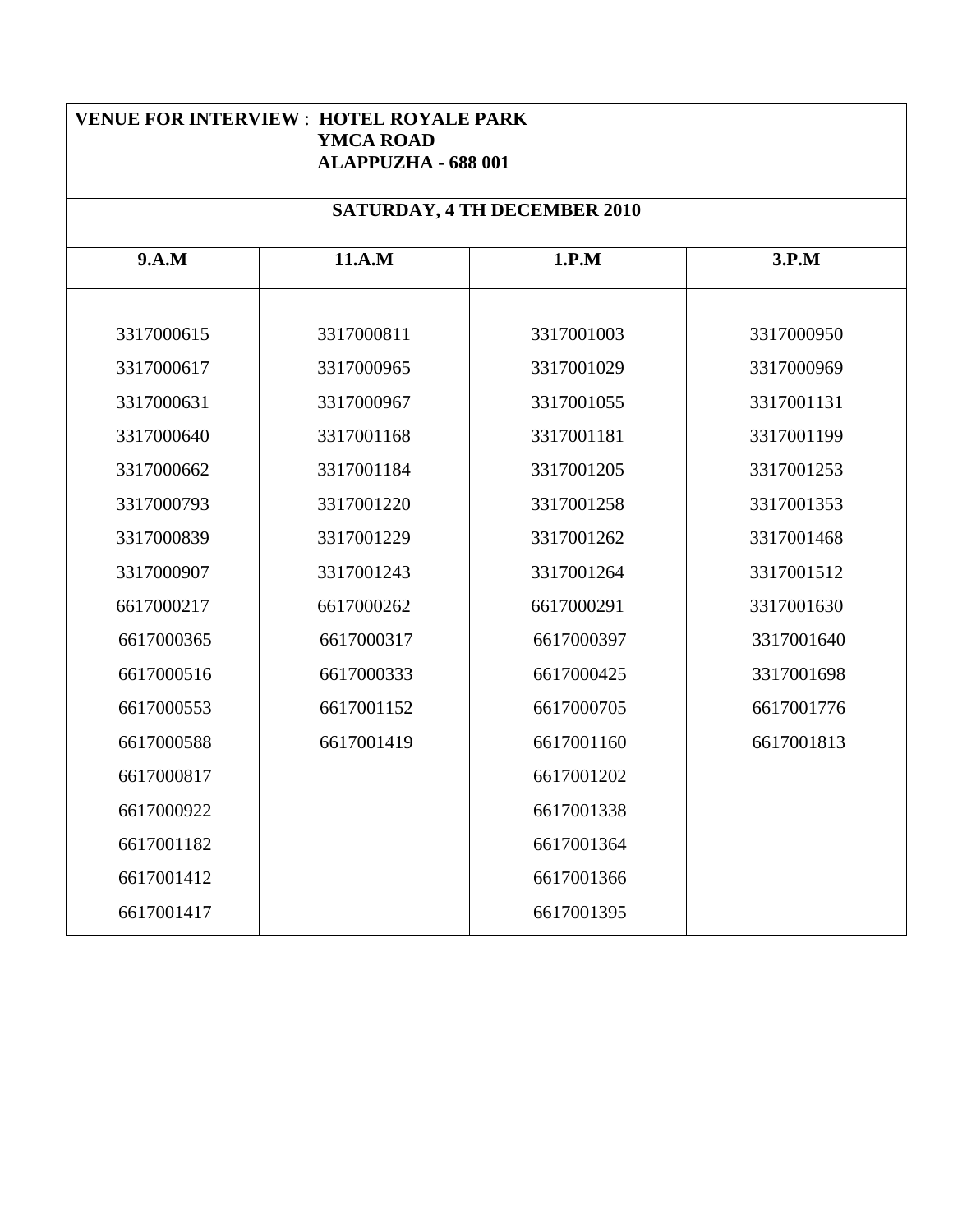| <b>VENUE FOR INTERVIEW : HOTEL ROYALE PARK</b><br><b>YMCA ROAD</b><br><b>ALAPPUZHA - 688 001</b> |            |                            |            |
|--------------------------------------------------------------------------------------------------|------------|----------------------------|------------|
|                                                                                                  |            | MONDAY, 6 TH DECEMBER 2010 |            |
| 9.A.M                                                                                            | 11.A.M     | 1.P.M                      | 3.P.M      |
| 3317001345                                                                                       | 3317001920 | 3311002673                 | 3317003172 |
| 3317001675                                                                                       | 3317001948 | 3311002697                 | 3317003243 |
| 3317001774                                                                                       | 3317002353 | 3317002298                 | 3317003266 |
| 3317001830                                                                                       | 3317002364 | 3317002447                 | 3317003283 |
| 3317001835                                                                                       | 3317002475 | 3317002471                 | 3317003320 |
| 3317001843                                                                                       | 3317002574 | 3317002513                 | 3317003438 |
| 3317001905                                                                                       | 6617001962 | 3317002545                 | 3317003509 |
| 3317001984                                                                                       | 6617002024 | 3317002740                 | 3317003546 |
| 3317001990                                                                                       | 6617002031 | 3317002761                 | 3317003597 |
| 3317002052                                                                                       | 6617002280 | 3317002763                 | 3317003608 |
| 3317002055                                                                                       | 6617002296 | 3317002785                 | 3317003632 |
| 3317002076                                                                                       | 6617002488 | 3317002840                 | 6617003107 |
| 3317002077                                                                                       | 6617002559 | 3317002931                 | 6617003670 |
| 3317002097                                                                                       |            | 3317002941                 |            |
| 3317002116                                                                                       |            | 3317002971                 |            |
| 3317002153                                                                                       |            | 3317002991                 |            |
| 3317002200                                                                                       |            | 6611002603                 |            |
| 6617001688                                                                                       |            | 6617002882                 |            |
|                                                                                                  |            |                            |            |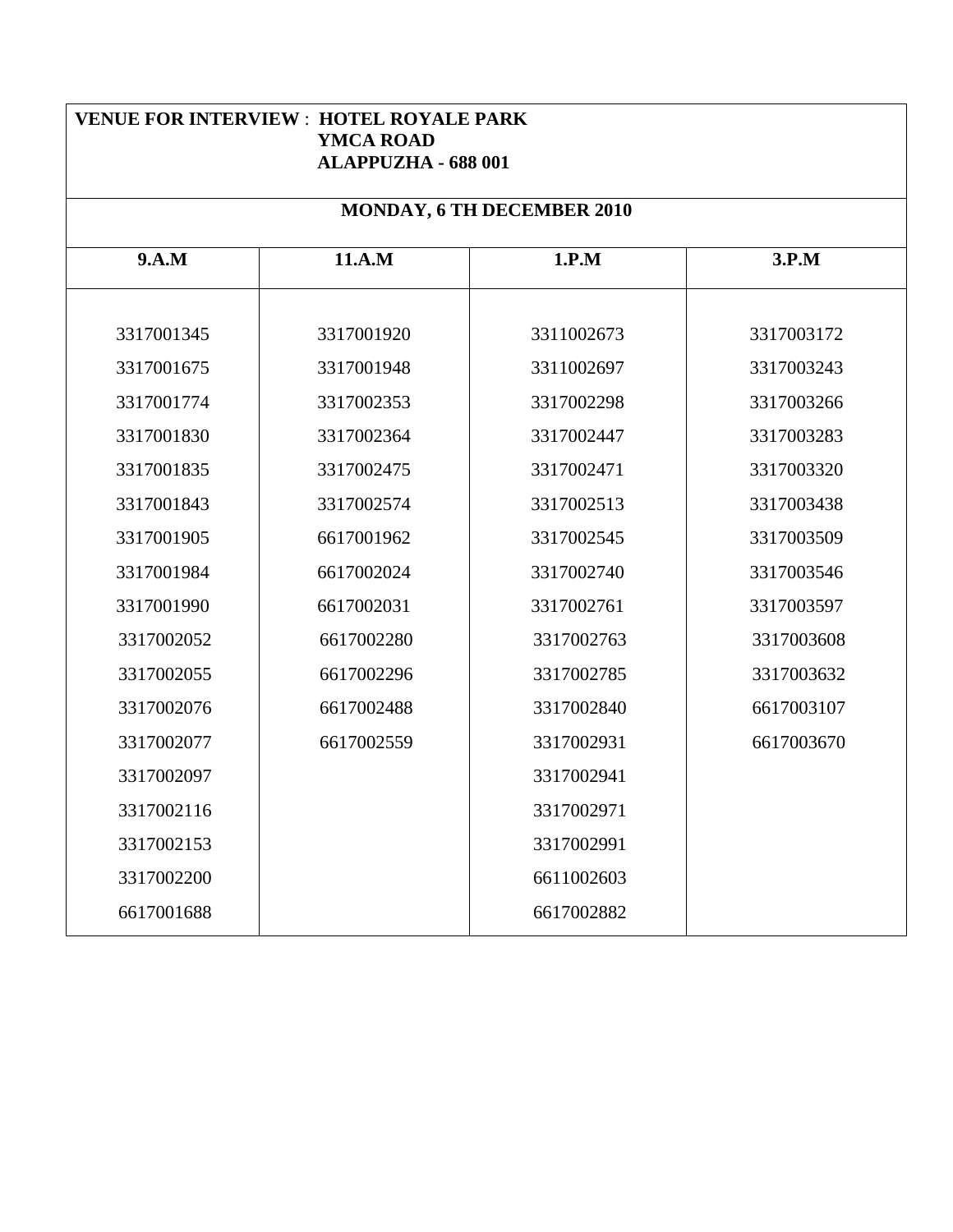| <b>VENUE FOR INTERVIEW: THE SOUTH INDIAN BANK LTD. - REGIONAL OFFICE</b><br><b>FIRST FLOOR, REGENCY SQUARE</b><br>KK ROAD, COLLECTORATE P.O.<br>KOTTAYAM - 686 002 |            |                              |            |
|--------------------------------------------------------------------------------------------------------------------------------------------------------------------|------------|------------------------------|------------|
|                                                                                                                                                                    |            | THURSDAY, 2 ND DECEMBER 2010 |            |
| 9.A.M                                                                                                                                                              | 11.A.M     | 1.P.M                        | 3.P.M      |
| 6617000278                                                                                                                                                         | 6617000261 | 6611000087                   | 6617000113 |
| 6617000309                                                                                                                                                         | 6617000288 | 6617000421                   | 6617000124 |
| 6617000340                                                                                                                                                         | 6617000373 | 6617000486                   | 6617000343 |
| 6617000370                                                                                                                                                         | 6617000465 | 6617000490                   | 6617000452 |
| 6617000556                                                                                                                                                         | 6617000472 | 6617000542                   | 6617000507 |
| 6617000646                                                                                                                                                         | 6617000639 | 6617000551                   | 6617000543 |
| 6617000761                                                                                                                                                         | 6617000640 | 6617000647                   | 6617000618 |
| 6617000775                                                                                                                                                         | 6617000764 | 6617000856                   | 6617000666 |
| 6617000785                                                                                                                                                         | 6617000823 | 6617000872                   | 6617000907 |
| 6617000908                                                                                                                                                         | 6617000881 | 6617000936                   | 6617001021 |
| 6617001122                                                                                                                                                         | 6617000939 | 6617000943                   | 6617001022 |
| 6617001127                                                                                                                                                         | 6617001096 | 6617000962                   | 6617001049 |
| 6617001134                                                                                                                                                         | 6617001163 | 6617001017                   | 6617001308 |
| 6617001197                                                                                                                                                         | 6617001262 | 6617001026                   | 6617001429 |
| 6617001212                                                                                                                                                         |            | 6617001043                   |            |
| 6617001218                                                                                                                                                         |            | 6617001116                   |            |
| 6617001271                                                                                                                                                         |            | 6617001172                   |            |
| 6617001434                                                                                                                                                         |            | 6617001229                   |            |
|                                                                                                                                                                    |            |                              |            |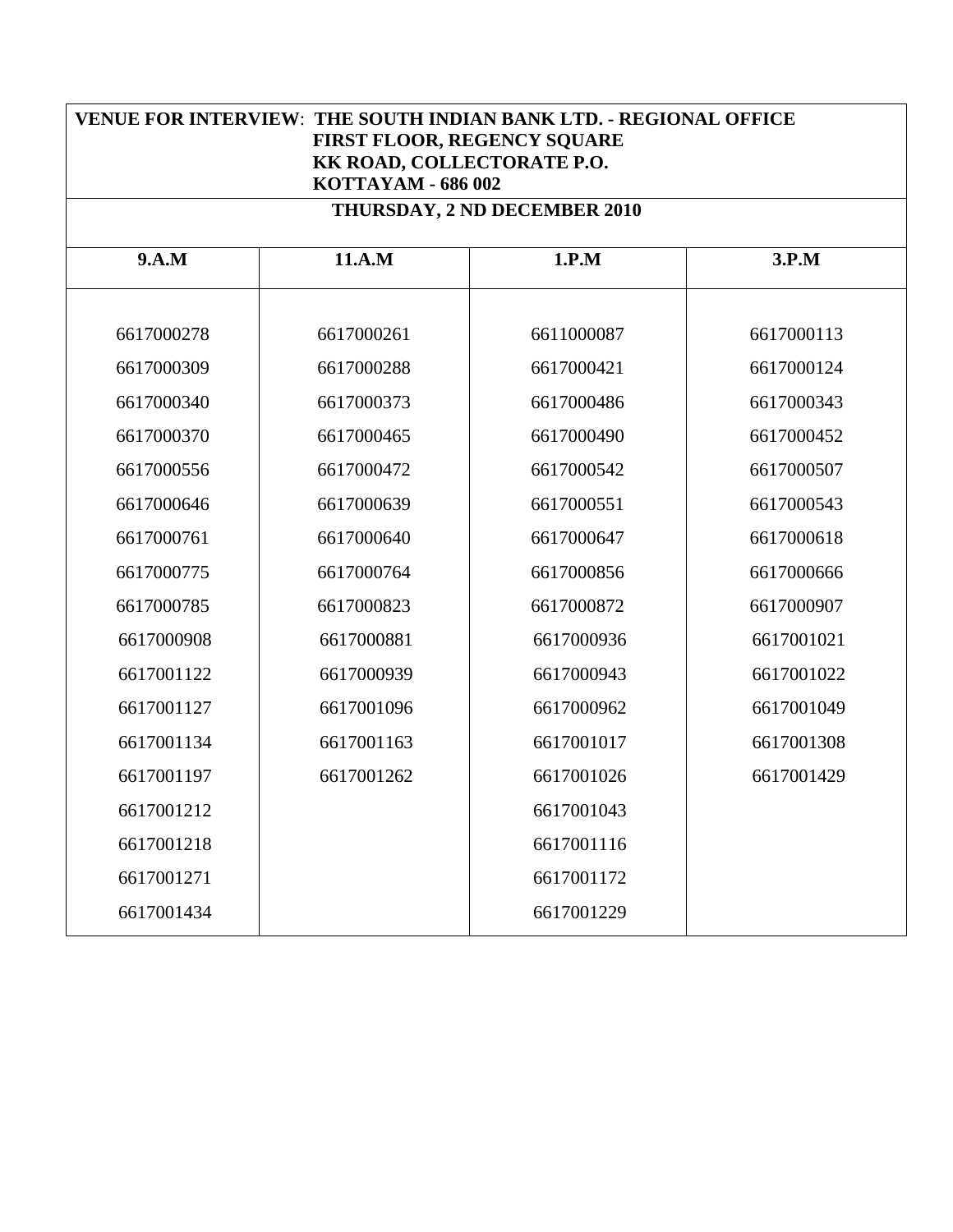| <b>VENUE FOR INTERVIEW: THE SOUTH INDIAN BANK LTD. - REGIONAL OFFICE</b><br>FIRST FLOOR, REGENCY SQUARE<br>KK ROAD, COLLECTORATE P.O.<br>KOTTAYAM - 686 002 |            |                                   |            |  |
|-------------------------------------------------------------------------------------------------------------------------------------------------------------|------------|-----------------------------------|------------|--|
|                                                                                                                                                             |            | <b>FRIDAY, 3 RD DECEMBER 2010</b> |            |  |
| 9.A.M                                                                                                                                                       | 11.A.M     | 1.P.M                             | 3.P.M      |  |
| 6617000360                                                                                                                                                  | 6617000304 | 6617000138                        | 6611001442 |  |
| 6617000437                                                                                                                                                  | 6617000438 | 6617000186                        | 6617000115 |  |
| 6617000488                                                                                                                                                  | 6617000481 | 6617000189                        | 6617000154 |  |
| 6617000509                                                                                                                                                  | 6617000576 | 6617000236                        | 6617000203 |  |
| 6617000625                                                                                                                                                  | 6617000604 | 6617000344                        | 6617000645 |  |
| 6617000744                                                                                                                                                  | 6617000686 | 6617000375                        | 6617000756 |  |
| 6617000768                                                                                                                                                  | 6617000727 | 6617000511                        | 6617000802 |  |
| 6617000769                                                                                                                                                  | 6617000742 | 6617000552                        | 6617001008 |  |
| 6617000965                                                                                                                                                  | 6617000885 | 6617000660                        | 6617001101 |  |
| 6617001009                                                                                                                                                  | 6617001013 | 6617000819                        | 6617001146 |  |
| 6617001015                                                                                                                                                  | 6617001064 | 6617000975                        | 6617001488 |  |
| 6617001050                                                                                                                                                  | 6617001074 | 6617001056                        | 6617001527 |  |
| 6617001069                                                                                                                                                  | 6617001300 | 6617001284                        | 6617001628 |  |
| 6617001179                                                                                                                                                  | 6617001399 | 6617001305                        | 6617001758 |  |
| 6617001187                                                                                                                                                  |            | 6617001316                        |            |  |
| 6617001252                                                                                                                                                  |            | 6617001328                        |            |  |
| 6617001337                                                                                                                                                  |            | 6617001410                        |            |  |
| 6617001437                                                                                                                                                  |            | 6617001438                        |            |  |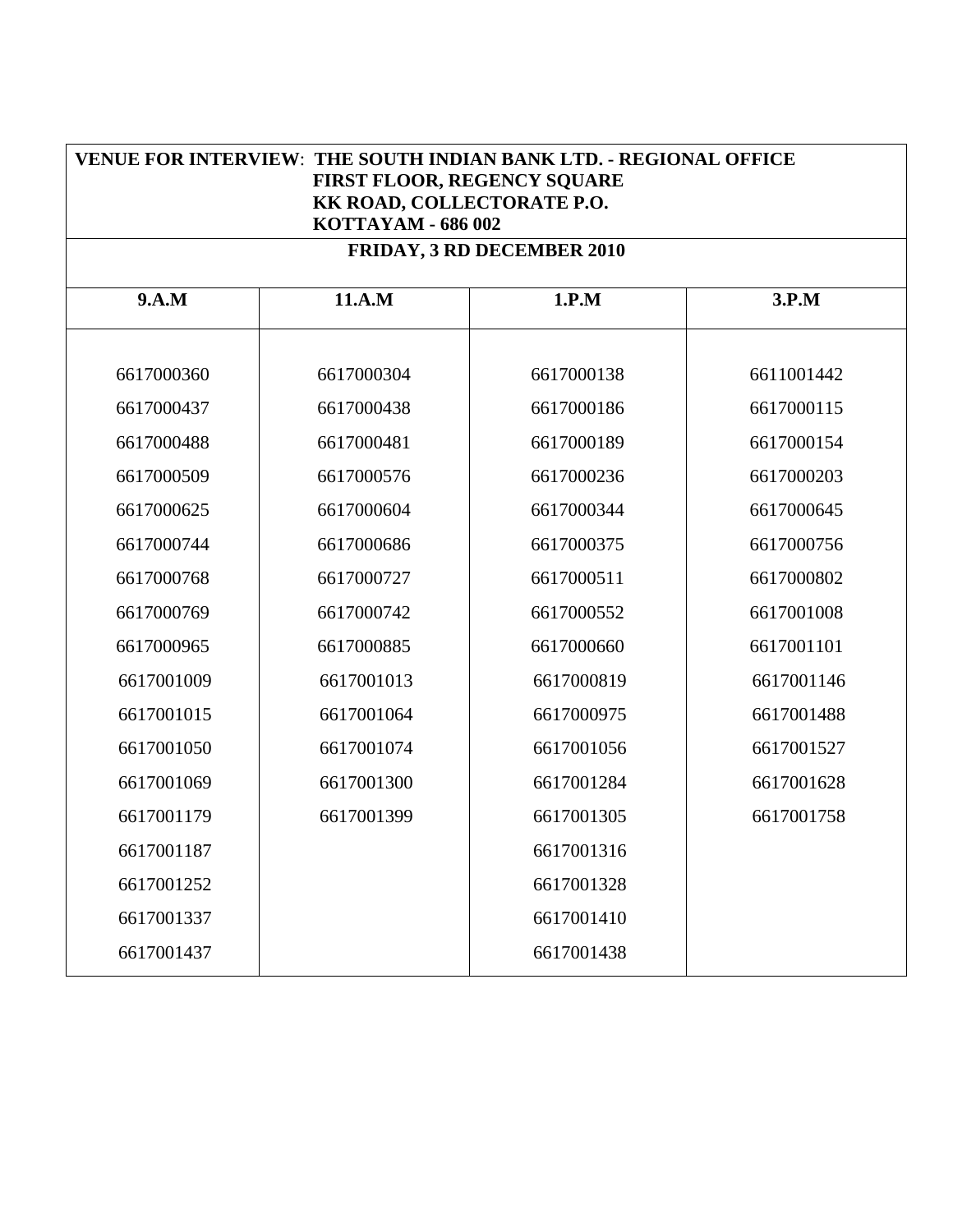| <b>VENUE FOR INTERVIEW: THE SOUTH INDIAN BANK LTD. - REGIONAL OFFICE</b><br>FIRST FLOOR, REGENCY SQUARE<br>KK ROAD, COLLECTORATE P.O.<br>KOTTAYAM - 686 002<br>MONDAY, 6 TH DECEMBER 2010 |            |            |            |  |  |
|-------------------------------------------------------------------------------------------------------------------------------------------------------------------------------------------|------------|------------|------------|--|--|
| 11.A.M<br>1.P.M<br>9.A.M<br>3.P.M                                                                                                                                                         |            |            |            |  |  |
| 6617001500                                                                                                                                                                                | 6617001512 | 6611001865 | 6617001922 |  |  |
| 6617001536                                                                                                                                                                                | 6617001529 | 6617001960 | 6617001957 |  |  |
| 6617001545                                                                                                                                                                                | 6617001558 | 6617001976 | 6617002009 |  |  |
| 6617001551                                                                                                                                                                                | 6617001610 | 6617002017 | 6617002069 |  |  |
| 6617001604                                                                                                                                                                                | 6617001619 | 6617002086 | 6617002122 |  |  |
| 6617001608                                                                                                                                                                                | 6617001703 | 6617002111 | 6617002245 |  |  |
| 6617001624                                                                                                                                                                                | 6617001704 | 6617002134 | 6617002261 |  |  |
| 6617001655                                                                                                                                                                                | 6617001789 | 6617002141 | 6617002298 |  |  |
| 6617001657                                                                                                                                                                                | 6617001983 | 6617002189 | 6617002303 |  |  |
| 6617001672                                                                                                                                                                                | 6617002161 | 6617002211 | 6617002359 |  |  |
| 6617001676                                                                                                                                                                                | 6617002187 | 6617002262 | 6617002372 |  |  |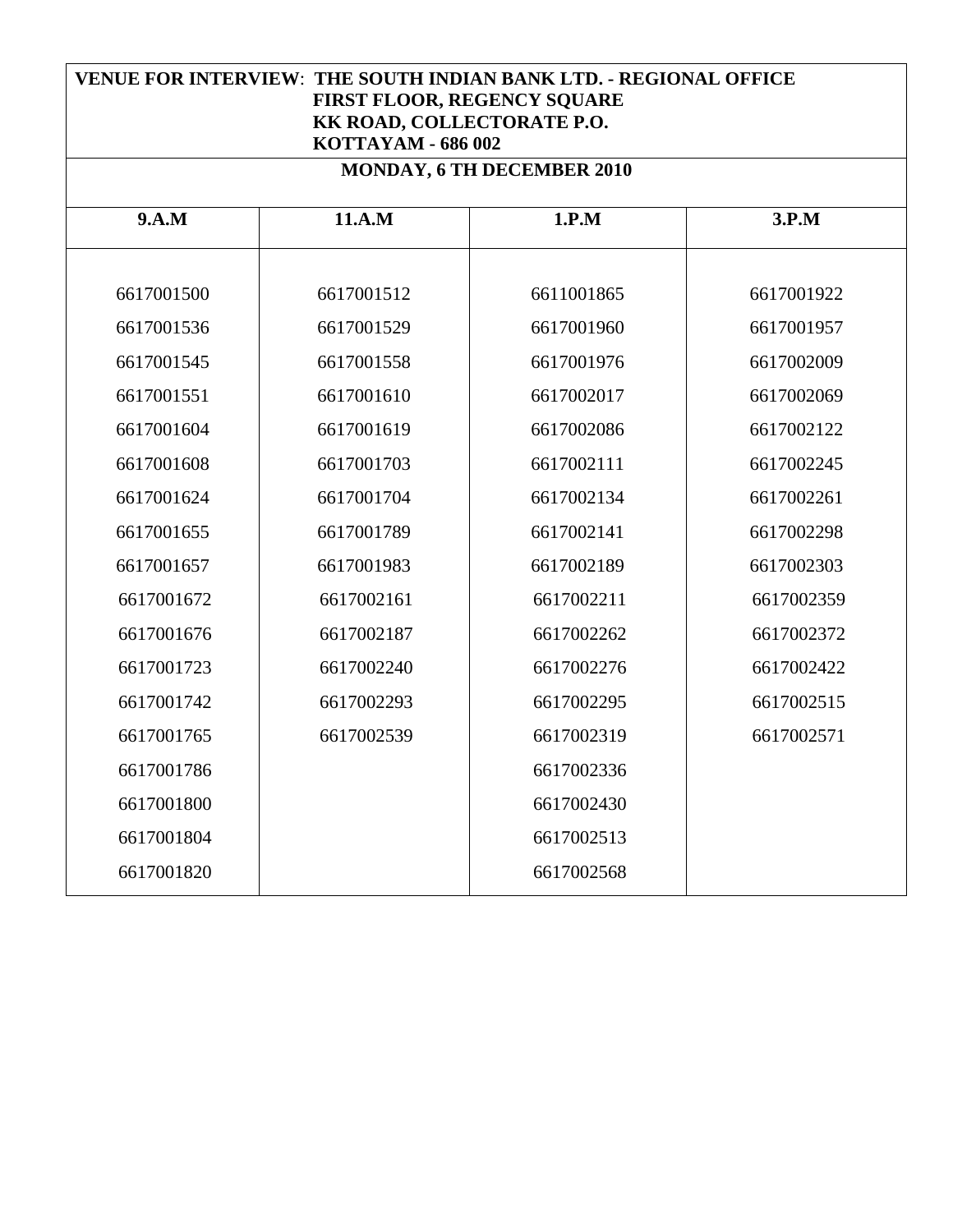| <b>VENUE FOR INTERVIEW: THE SOUTH INDIAN BANK LTD. - REGIONAL OFFICE</b><br>FIRST FLOOR, REGENCY SQUARE<br>KK ROAD, COLLECTORATE P.O.<br>KOTTAYAM - 686 002 |            |            |            |  |  |  |
|-------------------------------------------------------------------------------------------------------------------------------------------------------------|------------|------------|------------|--|--|--|
| TUESDAY, 7 TH DECEMBER 2010                                                                                                                                 |            |            |            |  |  |  |
| 9.A.M                                                                                                                                                       | 11.A.M     | 1.P.M      | 3.P.M      |  |  |  |
| 6617001942                                                                                                                                                  | 6617002039 | 6617002627 | 6611003017 |  |  |  |
| 6617001975                                                                                                                                                  | 6617002050 | 6617002654 | 6617002988 |  |  |  |
| 6617002043                                                                                                                                                  | 6617002217 | 6617002695 | 6617003164 |  |  |  |
| 6617002062                                                                                                                                                  | 6617002414 | 6617002702 | 6617003191 |  |  |  |
| 6617002163                                                                                                                                                  | 6617002562 | 6617002710 | 6617003196 |  |  |  |
| 6617002232                                                                                                                                                  | 6617002625 | 6617002766 | 6617003256 |  |  |  |
| 6617002279                                                                                                                                                  | 6617002681 | 6617002817 | 6617003291 |  |  |  |
| 6617002311                                                                                                                                                  | 6617002761 | 6617002823 | 6617003340 |  |  |  |
| 6617002339                                                                                                                                                  | 6617002832 | 6617002849 | 6617003368 |  |  |  |
| 6617002346                                                                                                                                                  | 6617002939 | 6617002854 | 6617003432 |  |  |  |
| 6617002356                                                                                                                                                  | 6617002965 | 6617002861 | 6617003583 |  |  |  |
| 6617002409                                                                                                                                                  | 6617002989 | 6617002870 | 6617003604 |  |  |  |
| 6617002417                                                                                                                                                  | 6617002996 | 6617002880 | 6617003612 |  |  |  |
| 6617002442                                                                                                                                                  |            | 6617002905 |            |  |  |  |
| 6617002478                                                                                                                                                  |            | 6617002933 |            |  |  |  |
| 6617002527                                                                                                                                                  |            | 6617002940 |            |  |  |  |
| 6617002575                                                                                                                                                  |            | 6617002998 |            |  |  |  |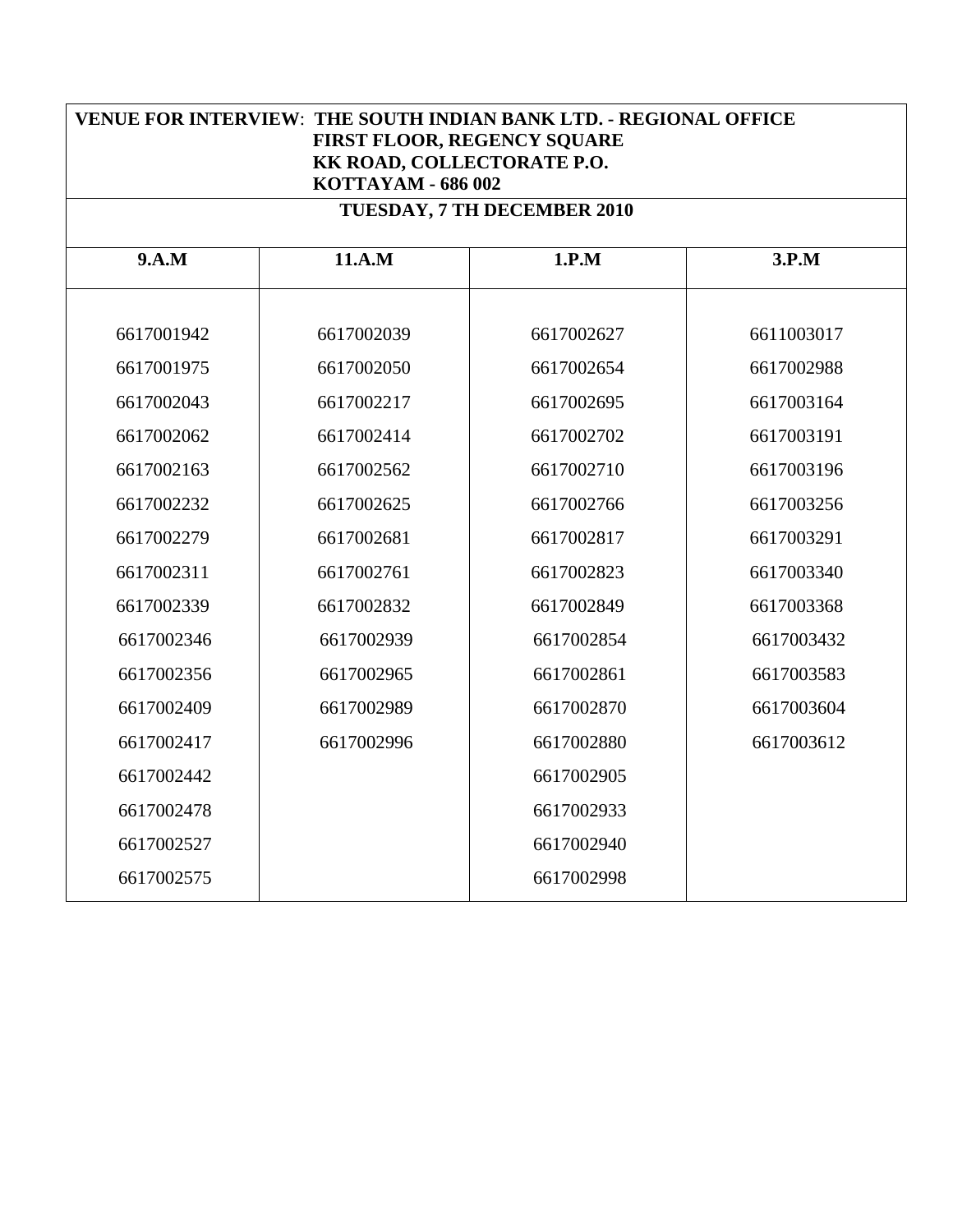| <b>VENUE FOR INTERVIEW:</b><br>THE SOUTH INDIAN BANK LTD. - REGIONAL OFFICE<br><b>NO 3, WEST MARRET STREET</b><br>(LIC BUILDING)<br><b>MADURAI -625 001.</b> |            |            |            |  |  |  |
|--------------------------------------------------------------------------------------------------------------------------------------------------------------|------------|------------|------------|--|--|--|
| MONDAY, 6 TH DECEMBER 2010                                                                                                                                   |            |            |            |  |  |  |
| 9.A.M                                                                                                                                                        | 11.A.M     | 1.P.M      | 3.P.M      |  |  |  |
| 1111000030                                                                                                                                                   | 1111000043 | 1117000375 | 1117000487 |  |  |  |
| 1117000406                                                                                                                                                   | 1111000292 | 1117000411 | 1117000523 |  |  |  |
| 1117000442                                                                                                                                                   | 1117000319 | 1117000447 | 1117000573 |  |  |  |
| 1117000450                                                                                                                                                   | 1117000460 | 1117000491 | 1117000720 |  |  |  |
| 1117000570                                                                                                                                                   | 1117000975 | 1117000552 | 1117000790 |  |  |  |
| 1117000577                                                                                                                                                   | 1117000988 | 1117000625 | 1117000822 |  |  |  |
| 1117000584                                                                                                                                                   | 2217000344 | 1117000657 | 1117000964 |  |  |  |
| 1117000594                                                                                                                                                   | 2217000586 | 1117000696 | 2217000602 |  |  |  |
| 1117000668                                                                                                                                                   | 2217000611 | 1117000701 | 2217000997 |  |  |  |
| 1117000867                                                                                                                                                   | 6611000055 | 2211000153 | 6611000098 |  |  |  |
| 1117000886                                                                                                                                                   |            | 2211000202 | 6617000181 |  |  |  |
| 1117000993                                                                                                                                                   |            | 2217000298 | 6617001221 |  |  |  |
| 2217000304                                                                                                                                                   |            | 2217000689 |            |  |  |  |
| 2217000485                                                                                                                                                   |            | 2217000717 |            |  |  |  |
| 2217000627                                                                                                                                                   |            | 2217000812 |            |  |  |  |
| 2217000979                                                                                                                                                   |            | 6617000265 |            |  |  |  |
| 6611000033                                                                                                                                                   |            | 6617000669 |            |  |  |  |
| 6617000460                                                                                                                                                   |            | 6617000794 |            |  |  |  |
| 6617000771                                                                                                                                                   |            | 6617000945 |            |  |  |  |
| 6617000801                                                                                                                                                   |            | 6617001053 |            |  |  |  |
|                                                                                                                                                              |            | 6617001158 |            |  |  |  |
|                                                                                                                                                              |            | 6617001292 |            |  |  |  |
|                                                                                                                                                              |            | 6617001392 |            |  |  |  |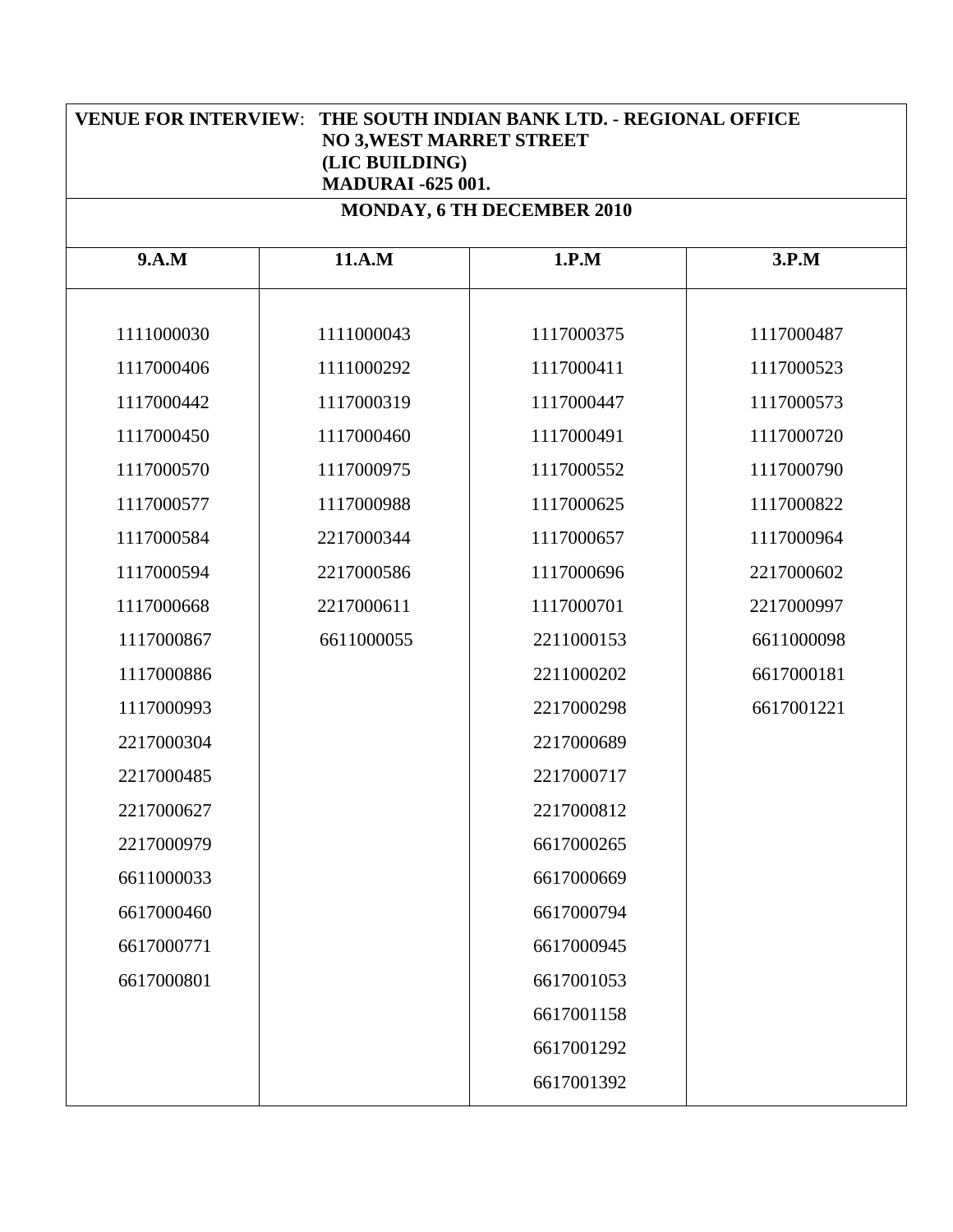| <b>VENUE FOR INTERVIEW: THE SOUTH INDIAN BANK LTD. - REGIONAL OFFICE</b><br><b>NO 3, WEST MARRET STREET</b><br>(LIC BUILDING)<br><b>MADURAI -625 001.</b> |            |            |            |  |  |  |
|-----------------------------------------------------------------------------------------------------------------------------------------------------------|------------|------------|------------|--|--|--|
| <b>TUESDAY, 7 TH DECEMBER 2010</b>                                                                                                                        |            |            |            |  |  |  |
| 9.A.M                                                                                                                                                     | 11.A.M     | 1.P.M      | 3.P.M      |  |  |  |
| 1111000108                                                                                                                                                | 1111001253 | 1111001166 | 1111001224 |  |  |  |
| 1111000218                                                                                                                                                | 1117000547 | 1117001426 | 1111001240 |  |  |  |
| 1111000260                                                                                                                                                | 1117001617 | 1117001516 | 2217000253 |  |  |  |
| 1117000525                                                                                                                                                | 1117001685 | 1117001517 | 2217000294 |  |  |  |
| 1117000526                                                                                                                                                | 1117001731 | 1117001545 | 2217000363 |  |  |  |
| 1117000801                                                                                                                                                | 1117001751 | 1117001624 | 2217000477 |  |  |  |
| 1117000859                                                                                                                                                | 2217000336 | 1117001631 | 6611001895 |  |  |  |
| 1117000933                                                                                                                                                | 2217000452 | 1117001646 | 6617001919 |  |  |  |
| 2217000431                                                                                                                                                | 2217000565 | 1117001690 | 6617002046 |  |  |  |
| 2217000591                                                                                                                                                | 6617000897 | 2217000250 | 6617002206 |  |  |  |
| 2217000803                                                                                                                                                | 6617001476 | 2217000318 | 6617002394 |  |  |  |
| 2217000880                                                                                                                                                | 6617001644 | 2217000416 | 6617002541 |  |  |  |
| 2217000902                                                                                                                                                |            | 2217000569 | 6617002578 |  |  |  |
| 2217000995                                                                                                                                                |            | 2217000624 |            |  |  |  |
| 2217001033                                                                                                                                                |            | 2217000674 |            |  |  |  |
| 6617000184                                                                                                                                                |            | 2217000893 |            |  |  |  |
| 6617000671                                                                                                                                                |            | 2217001054 |            |  |  |  |
| 6617000684                                                                                                                                                |            | 6611001450 |            |  |  |  |
| 6617000927                                                                                                                                                |            | 6617001538 |            |  |  |  |
| 6617001151                                                                                                                                                |            | 6617001588 |            |  |  |  |
|                                                                                                                                                           |            | 6617001837 |            |  |  |  |
|                                                                                                                                                           |            | 6617002308 |            |  |  |  |
|                                                                                                                                                           |            | 6617002543 |            |  |  |  |